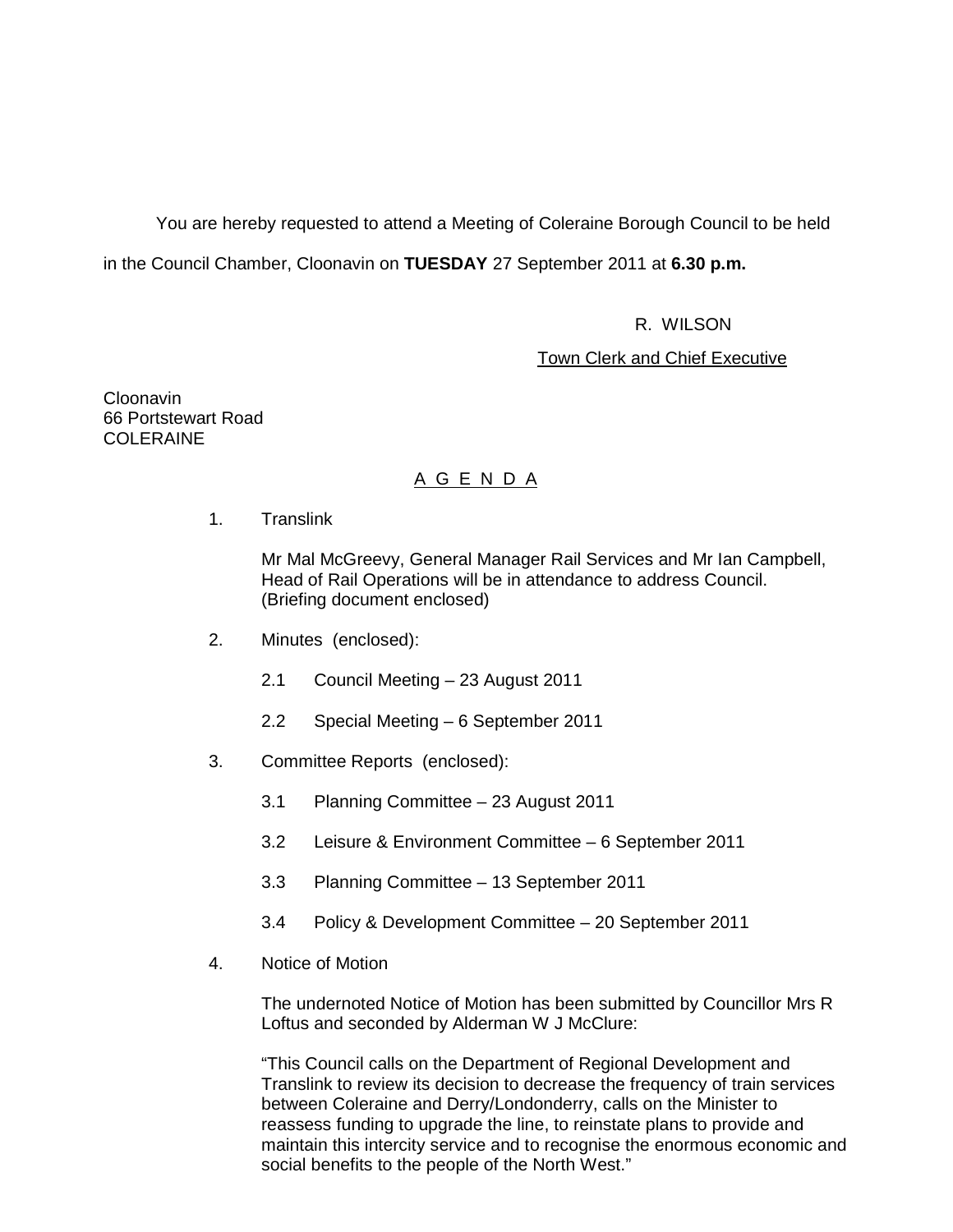- 5. Correspondence, including inter alia:
	- (a) Appointment to The Patient and Client Council (copy letter dated 19 September 2011 from Department of Health, Social Services and Public Safety enclosed).
	- (b) Letter dated 12 August 2011 from Coleraine Town Partnership Ltd regarding Maintenance Agreement for Public Realm Coleraine Town **Centre**
	- (c) Upgrading of combined sewer overflow at Strand Road, Coleraine temporary access/use or Council land (copy email dated 20 September 2011 from NI Water enclosed). **Council approval required.**
	- (d) Sixth Periodical Review of Parliamentary Constituencies, Publication of Provisional Proposals Report (copy letter dated 13 September 2011 from Boundary Commission for Northern Ireland enclosed)
	- (e) Reports available in Members' Library (List enclosed)
- 6. Consultation Documents (List enclosed)
- 7. Documents for Sealing

## **Enclosed for Information:**

- i) Letter dated 5 September 2011 from Firmus Energy regarding natural gas prices
- ii) Letter dated 7 September 2011 from Nuclear Free Local Authorities All Ireland Forum regarding Seminar in Wexford

# **\* Recommended for consideration "In Committee"**

To: Each Member of Council **23 September 2011**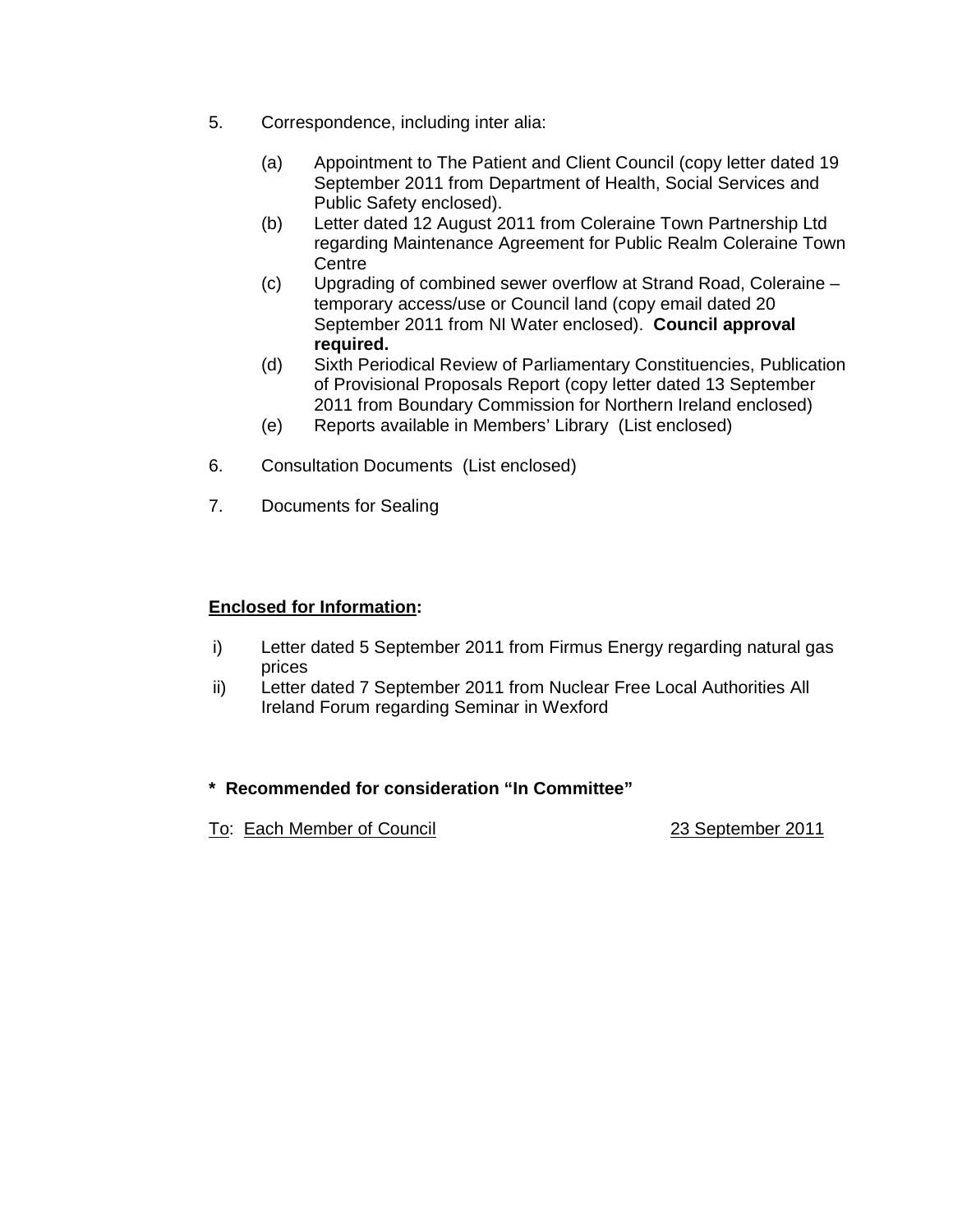## **COUNCIL MEETING**

# **23rd August, 2011.**

| <b>Present:</b>                   | The Mayor, Alderman J. M. Bradley, in the Chair                                                                                                                                                                                                                        |                                                                                                                                           |  |
|-----------------------------------|------------------------------------------------------------------------------------------------------------------------------------------------------------------------------------------------------------------------------------------------------------------------|-------------------------------------------------------------------------------------------------------------------------------------------|--|
|                                   | The Deputy Mayor, Councillor W. A. King                                                                                                                                                                                                                                |                                                                                                                                           |  |
|                                   | <b>Aldermen</b>                                                                                                                                                                                                                                                        |                                                                                                                                           |  |
|                                   | W. T. Creelman<br>M. T. Hickey (Mrs.)                                                                                                                                                                                                                                  | N. F. Hillis<br>W. J. McClure                                                                                                             |  |
|                                   | <b>Councillors</b>                                                                                                                                                                                                                                                     |                                                                                                                                           |  |
|                                   | C. S. Alexander (Ms.)<br>Y. Boyle (Ms.)<br>G. Duddy<br>E. P. Fielding (Mrs.)<br>M. Fielding<br><b>B.</b> Fitzpatrick<br>D. Harding<br>R. J. Holmes                                                                                                                     | R. A. Loftus (Mrs.)<br>W. McCandless<br>(Items $6.4 - 11.0$ )<br>D. McClarty<br>(Items $1.0 - 10.3$ )<br>G. L. McLaughlin<br>A. McQuillan |  |
| Officers in<br><b>Attendance:</b> | Town Clerk and Chief Executive, Corporate Director of<br>Environmental Services, Interim Director of Leisure Services,<br>Head of Development Services, Head of Performance, Policy<br>and Governance, Head of Leisure Services and<br><b>Administrative Assistant</b> |                                                                                                                                           |  |
| <b>Apologies:</b>                 | Councillors Archibald, Barbour and Cole.                                                                                                                                                                                                                               |                                                                                                                                           |  |

### **1.0 WELCOME**

The Mayor welcomed everyone to the Meeting.

## **2.0 MINUTES**

The Minutes of the Council Meetings of  $26<sup>th</sup>$  July, 2011 and  $2<sup>nd</sup>$  August, 2011 were confirmed and signed.

## **3.0 COMMITTEE REPORTS**

#### **3.1 Planning Committee**

 The Chairman, Alderman McClure, moved the adoption of the Planning Committee Report; this was duly seconded by Councillor Mrs. Fielding and agreed.

#### **4.0 "IN COMMITTEE"**

It was agreed to discuss items to be heard "In Committee" at the end of the meeting.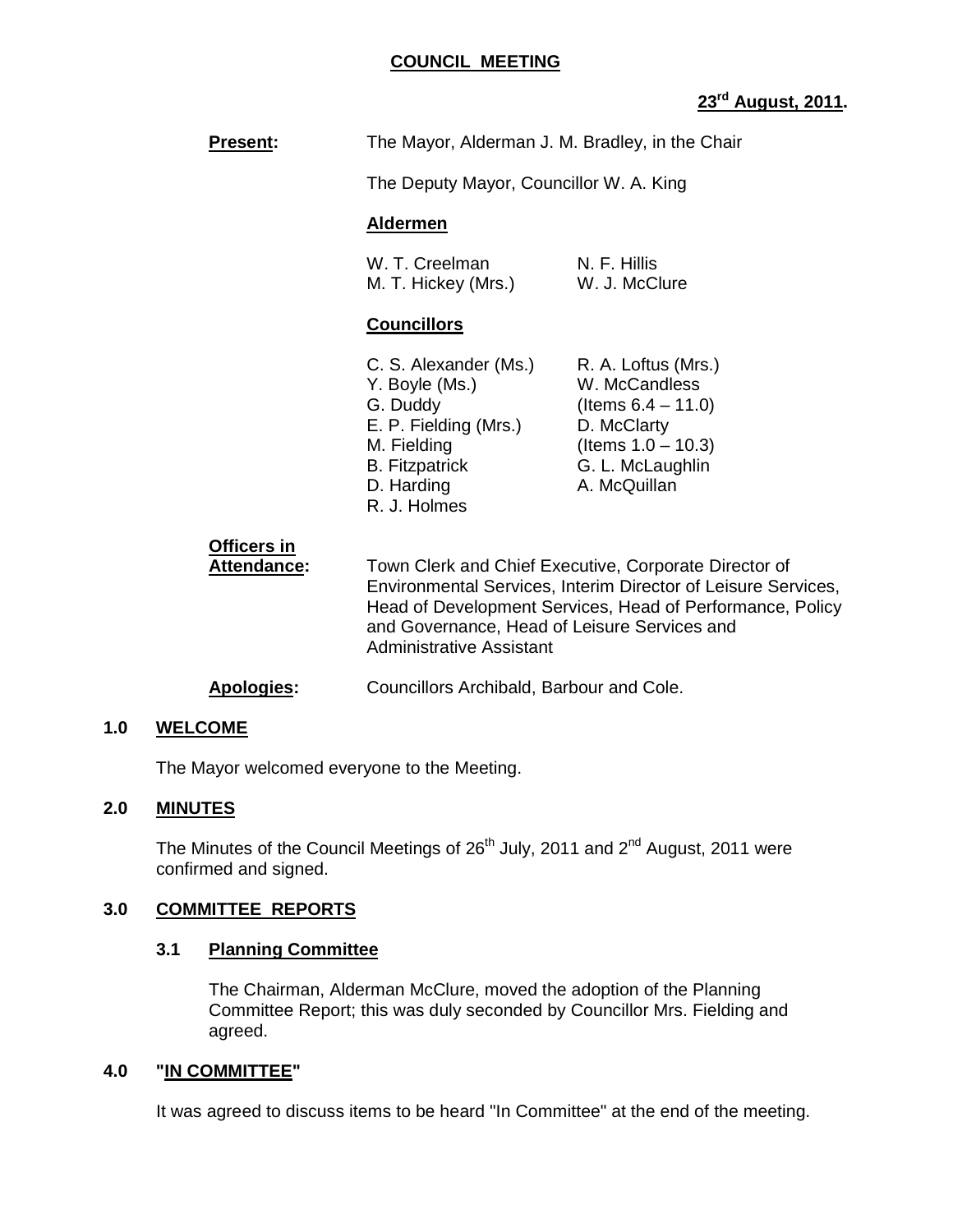# **5.0 DEVELOPMENT SERVICES' REPORT**

The Report of the Head of Development Services was considered (previously supplied).

Matters arising:

## **5.1 DPP/Proposed Policing and Community Safety Partnership**

 Council agreed at the last Council Meeting that ten members of Council be elected onto the Partnership using the D'Hondt mechanism. Council was subsequently invited to nominate members onto the Partnership and decide on a rota for the appointment of Chairman.

## **Agreed:**

 That the following members join the new Policing and Community Safety Partnership and the parties hold the position of Chair in order outlined below:

| <b>DUP</b>                   | <b>UUP</b>                | <b>SDLP</b>          | <b>ALLIANCE</b>               |
|------------------------------|---------------------------|----------------------|-------------------------------|
| Alderman Creelman            | <b>Councillor Harding</b> | Alderman Mrs. Hickey | <b>Councillor Fitzpatrick</b> |
| Alderman McClure             | <b>Councillor Holmes</b>  |                      |                               |
| <b>Councillor Duddy</b>      | <b>Councillor King</b>    |                      |                               |
| Councillor Mrs. Fielding     |                           |                      |                               |
| <b>Councillor McCandless</b> |                           |                      |                               |

| Year | <b>Party</b>                        |
|------|-------------------------------------|
|      | SDLP - Chair - Alderman Mrs. Hickey |
|      | <b>ALLIANCE</b>                     |
| 3    | <b>UUP</b>                          |
|      | DUP.                                |

## **5.2 Consultation on the Implementation of Policing and Community Safety Partnerships**

**Agreed:** 

 That Council approve the response to the consultation as detailed in the attachment to the report.

## **5.3 Community Support Plan – Research Project: Exploring Options for the Commissioning of Generalist Voluntary Advice Services at Local Government Level**

 Consideration was given to information on this topic, as contained in the report.

# **Agreed:**

 That Council accepts the funding of £10,000.00 offered by DSD to lead the cluster of Councils in a pilot study to undertake independent research to review and consider options available in relation to the commissioning of generalist voluntary advice services and leading to the development of a preferred funding model to pursue by April 2012.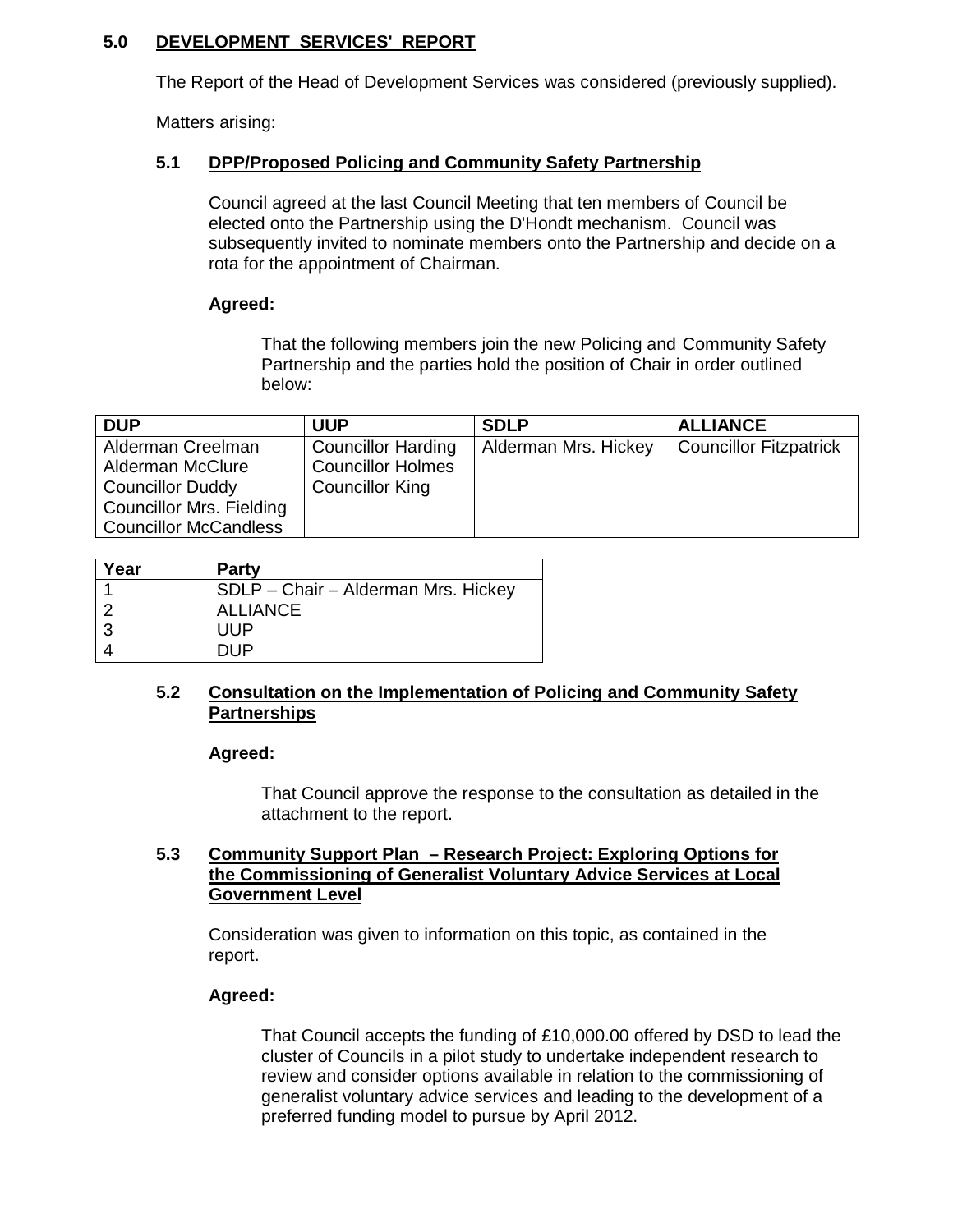## **6.0 ENVIRONMENTAL SERVICES' REPORT**

 The Report of the Corporate Director of Environmental Services was considered (previously supplied).

Matters arising:

#### **6.1 Consultation on Proposed Regulations The Sunbeds (Information) Regulations (NI) The Sunbeds (Fixed Penalty) Regulations (NI)**

 Consideration was given to information on this Consultation, as contained in the report.

### **Agreed:**

 That Council approves the consultation response, prepared by the Environmental Services Department, as attached in Appendix 1 of the report.

#### **6.2 Clean Neighbourhoods and Environment Act (NI) 2011**

Consideration was given to information on this Act, as contained in the report.

#### **Agreed:**

 That Council approve ten days to be set for early repayment of fixed penalties and also that Council approve the penalties listed in the final column of the table below.

| <b>Offence</b>                                                      | Range<br>(£) | <b>Early</b><br><b>Payment</b><br>$(\hat{E})$ | <b>Default</b><br><b>Amount</b><br>(E) | Recommended<br><b>Repayment Levels for</b><br><b>Fixed Penalties</b><br>(£) |              |
|---------------------------------------------------------------------|--------------|-----------------------------------------------|----------------------------------------|-----------------------------------------------------------------------------|--------------|
|                                                                     |              |                                               |                                        | <b>Standard</b>                                                             | <b>Early</b> |
| Litter                                                              | $50 - 80$    | 50                                            | 75                                     | 80                                                                          | 50           |
| Graffiti & fly posting                                              | $50 - 80$    | 50                                            | 75                                     | 80                                                                          | 50           |
| Dog Control Orders                                                  | $50 - 80$    | 50                                            | 75                                     | 80                                                                          | 50           |
| Unauthorised distribution of<br>literature on designated lands      | $50 - 80$    | 50                                            | 75                                     | 80                                                                          | 50           |
| Failure to nominate key holder<br>within an alarm notification area | $50 - 80$    | 50                                            | 75                                     | 80                                                                          | 50           |
| Street litter control notices and<br>litter clearing notices        | $75 - 110$   | 60                                            | 100                                    | 110                                                                         | 75           |
| Noise from domestic premises                                        | $75 - 110$   | 60                                            | 100                                    | 110                                                                         | 75           |

 The Corporate Director of Environmental Services answered members' various questions.

# **6.3 The Dogs (Fixed Penalty) Regulations (Northern Ireland) 2011**

 Consideration was given to information on these Regulations, as contained in the report.

**Agreed:**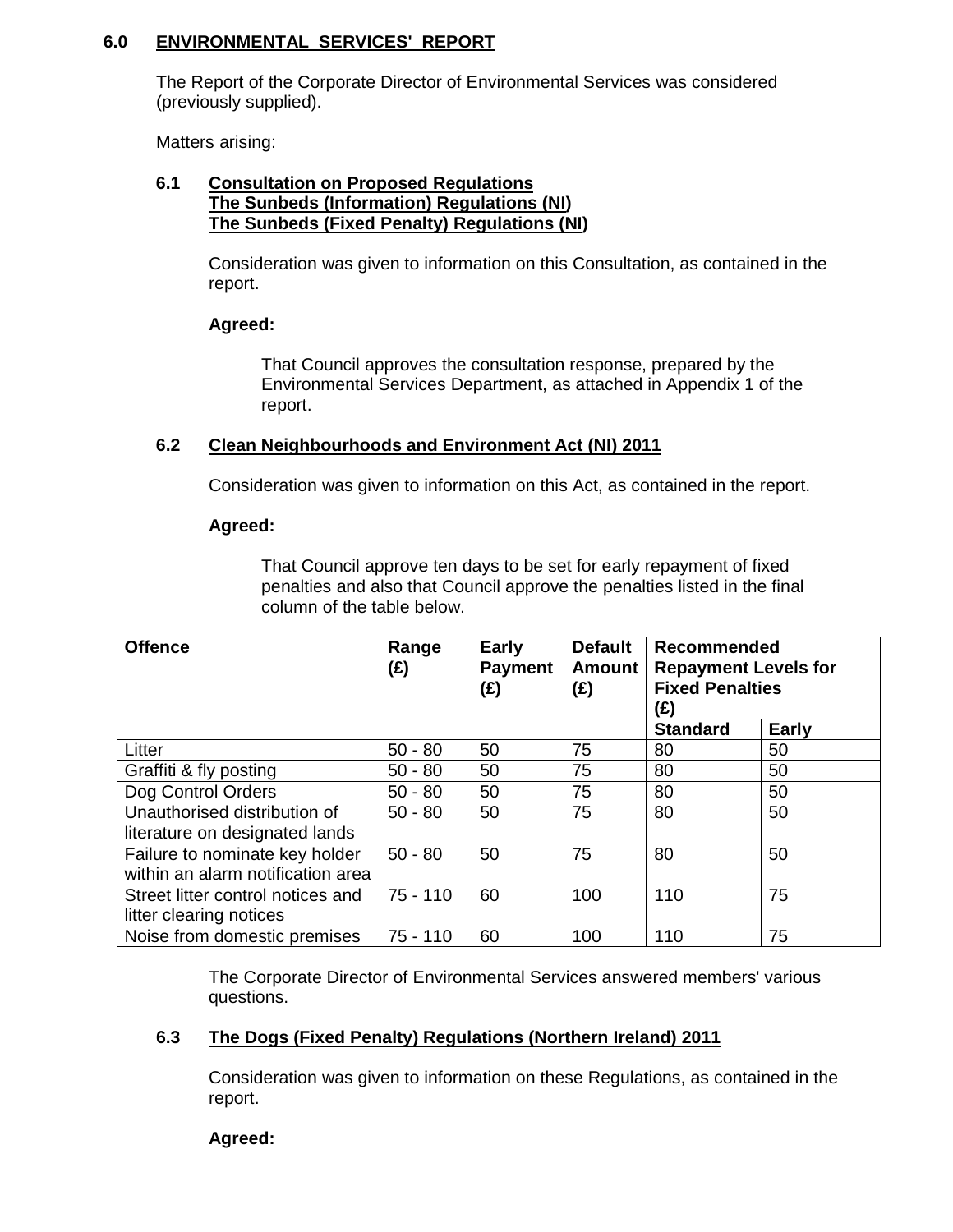That Council set the fixed penalty amount for each offence at the amount listed in the final column of the table below.

| <b>Offence</b>                                                                                                             | Range<br>(E) | <b>Early</b><br><b>Payment</b><br>(E) | <b>Default</b><br><b>Amount</b><br>(E) | <b>Recommended</b><br><b>Repayment</b><br><b>Levels for Fixed</b><br>Penalties (£) |              |
|----------------------------------------------------------------------------------------------------------------------------|--------------|---------------------------------------|----------------------------------------|------------------------------------------------------------------------------------|--------------|
|                                                                                                                            |              |                                       |                                        | <b>Standard</b>                                                                    | <b>Early</b> |
| No Licence                                                                                                                 | $50 - 80$    | 50                                    | 75                                     | 80                                                                                 | 50           |
| Straying                                                                                                                   | $50 - 80$    | 50                                    | 75                                     | 80                                                                                 | 50           |
| No name address tag/no<br>licence tag                                                                                      | $50 - 80$    | 50                                    | 75                                     | 80                                                                                 | 50           |
| On land where livestock<br>present/ Not controlled                                                                         | $50 - 80$    | 50                                    | 75                                     | 80                                                                                 | 50           |
| Failure to notify Council of<br>intended transfer of ownership<br>under a licence which is subject<br>to control condition | $50 - 80$    | 50                                    | 75                                     | 80                                                                                 | 50           |
| Contravention of a control<br>condition                                                                                    | $50 - 80$    | 50                                    | 75                                     | 80                                                                                 | 50           |
| Greyhound not controlled or<br>muzzled in public places                                                                    | $50 - 80$    | 50                                    | 75                                     | 80                                                                                 | 50           |
| More than two greyhounds<br>being exercised by one person<br>in a public place                                             | $50 - 80$    | 50                                    | 75                                     | 80                                                                                 | 50           |

# **6.4 The Draft High Hedges (Fee) Regulations (Northern Ireland) 2011**

 Consideration was given to information on these Regulations, as contained in the report.

 A discussion ensued regarding these Regulations and the proposed fee of £350 To cover the average immediate costs incurred by Council.

# **Agreed:**

 On the proposal of Councillor Holmes and seconded by Alderman Hillis, that Council set a fee of £350 to cover the average immediate costs incurred by Council in respect of officer time and travel etc., subject to a six month review and a report being brought back to Council.

### **6.5 Memorandum of Understanding between Building Control and NI Fire and Rescue Service in relation to Fire Safety**

 Consideration was given to information on this topic, as contained in the report.

# **Agreed:**

 That Council adopt the Memorandum of Understanding, which was endorsed at a recent SOLACE meeting.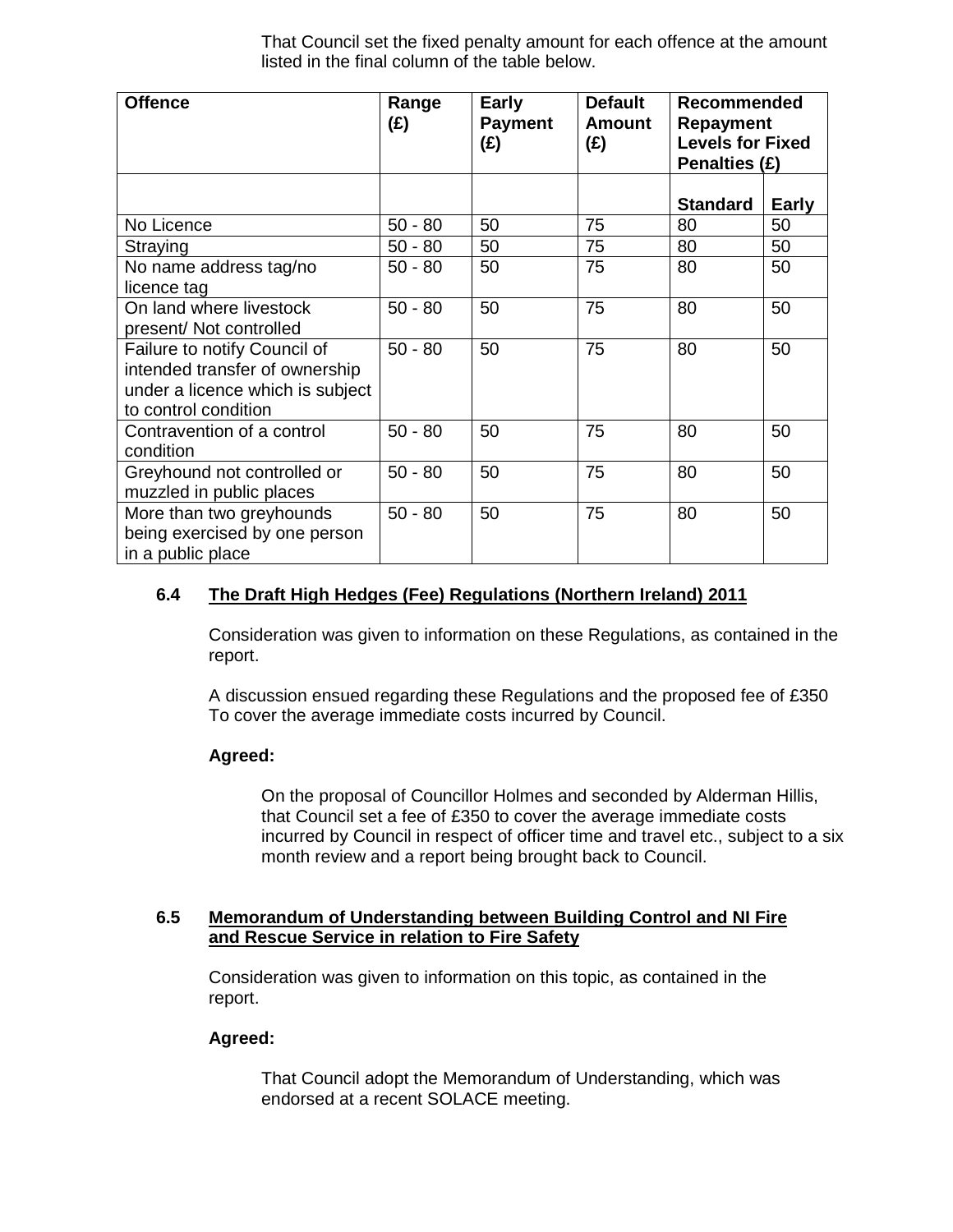# **7.0 LEISURE SERVICES' REPORT**

 The Report of the Interim Director of Leisure Services was considered (previously supplied).

## **7.1 London 2012 Games Makers and Coleraine Borough Council**

 Consideration was given to information on this topic, as contained in the report.

### **Agreed:**

 That Council support the Northern Ireland Volunteers Bursary Scheme for two representatives from the Borough by providing a contribution of £3,000 based on one male and one female applicant.

## **8.0 DOCUMENTS FOR SEALING**

## **Resolved:**

That the following documents be sealed:

| 1. | <b>Licence Agreement</b>  | <b>Council and Ramore Restaurants</b><br>Ltd. - Land at Harbour Road,<br>Portrush                         |
|----|---------------------------|-----------------------------------------------------------------------------------------------------------|
| 2. | Transfer                  | <b>Council and Cloughorr</b><br>Investments Ltd. - Land at 24<br>Bayhead Road, Portballintrae             |
| 3. | Deed of Grant of Easement | <b>Council and Hibernia Atlantic</b><br>Cable System Ltd. - Wayleave<br>Agreement                         |
| 4. | Lease                     | <b>Council and Millburn Community</b><br>Pre-School Playgroup Ltd. -<br><b>Millburn Community Centre</b>  |
| 5. | <b>Contract Documents</b> | Council and Martin & Hamilton,<br>Contractor - Conservation Works<br>to Market Yard                       |
| 6. | <b>Cemetery Titles</b>    | Grant of Right of Burial - Deeds                                                                          |
|    |                           | Register Nos. 3790 - 3794<br>inclusive:                                                                   |
|    |                           | Coleraine<br>$\overline{2}$<br>$\mathbf{1}$<br>Ballywillan<br>Agherton<br>Portstewart<br>1<br>1<br>Kilrea |
|    |                           | <b>Advanced Deeds Register</b>                                                                            |

Nos. 0285 – 0289 inclusive: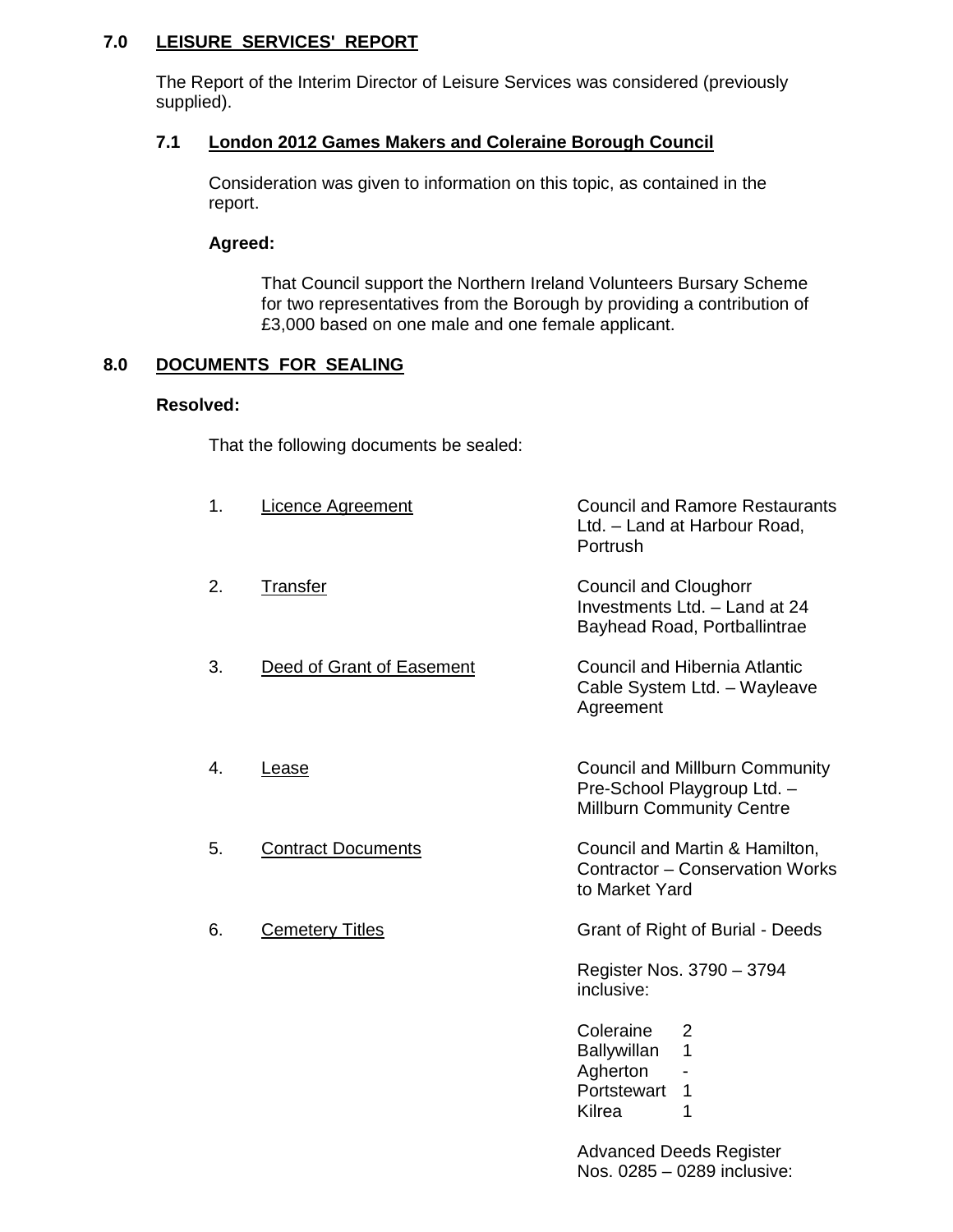**Ballywillan**  Agherton - Coleraine 4 Portstewart 1

## **9.0 EMAIL TO MEMBERS FROM TARA WHITE**

 A member referred to an email which had been sent to members regarding a meeting about business rates to be held at the Lodge Hotel, Coleraine. He raised concern about business leases in Coleraine. The Town Clerk and Chief Executive advised he had just heard of the meeting but would be happy to meet the organisers.

#### **10.0 "IN COMMITTEE"**

### **11.0 INTERIM DIRECTOR OF LEISURE AND TOURISM**

The Deputy Mayor brought to members' attention that this would be Mr. Peter Appleton, Interim Director of Leisure and Tourism's last meeting. He paid tribute to Mr. Appleton for his work with Council and wished him well for the future. Mr. Appleton thanked the Deputy Mayor for his kind comments.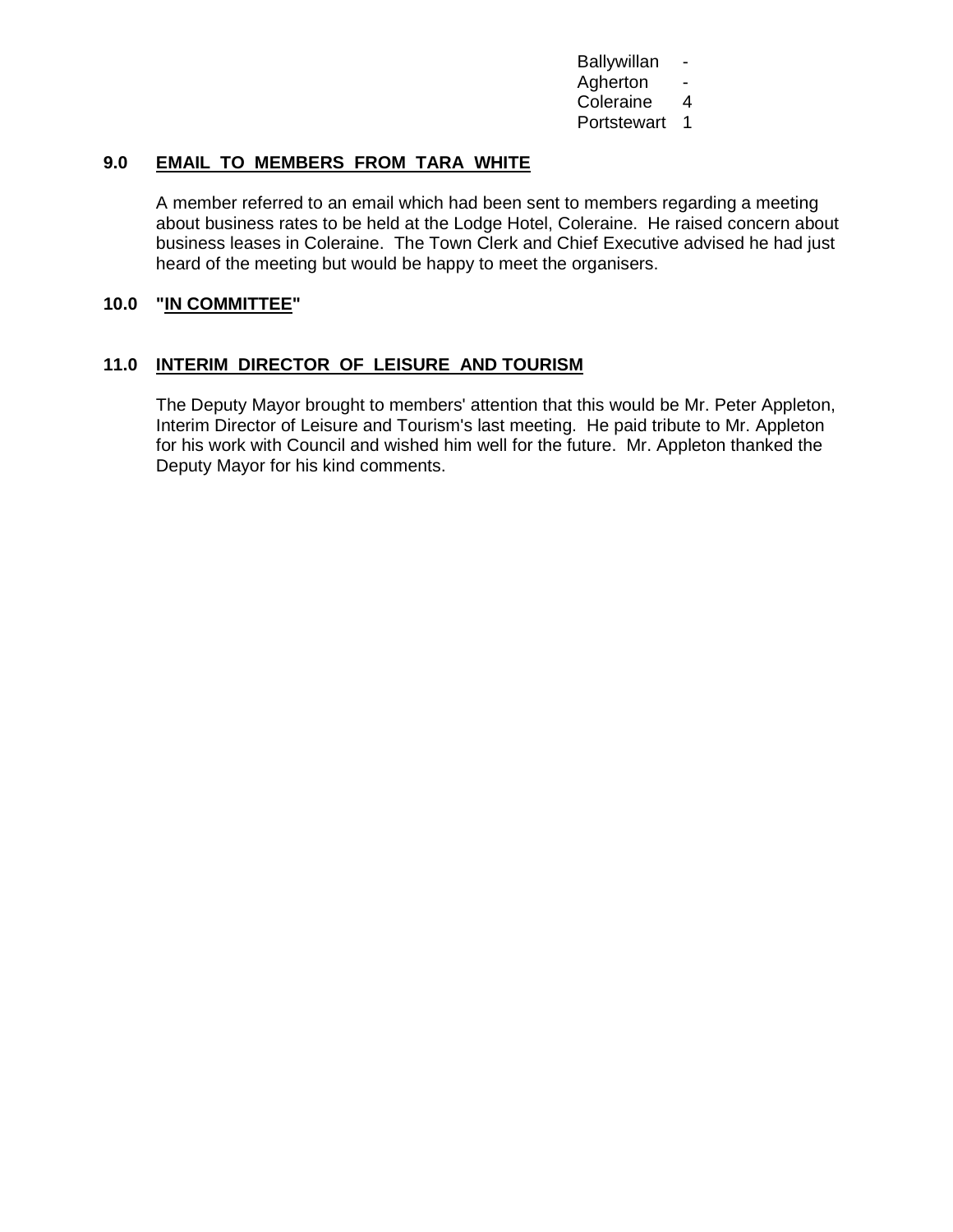## **PLANNING COMMITTEE**

# **23 August 2011**

| <b>Present:</b>                   | Alderman W. J. McClure in the Chair                                                                                 |                                                                                                                         |  |
|-----------------------------------|---------------------------------------------------------------------------------------------------------------------|-------------------------------------------------------------------------------------------------------------------------|--|
|                                   | The Deputy Mayor, Councillor W. H. King                                                                             |                                                                                                                         |  |
|                                   | <b>Aldermen</b>                                                                                                     |                                                                                                                         |  |
|                                   | N. F. Hillis<br>W. T. Creelman<br>M. T. Hickey (Mrs.)<br>(Items $4.0 - 8.0$ )                                       |                                                                                                                         |  |
|                                   | <b>Councillors</b>                                                                                                  |                                                                                                                         |  |
|                                   | C. S. Alexander (Ms.)<br>Y. Boyle (Ms.)<br>G. Duddy<br>E. P. Fielding (Mrs.)<br>M. Fielding<br>(Items $6.0 - 8.0$ ) | <b>B.</b> Fitzpatrick<br>(Items $2.3 - 8.0$ )<br>R. A. Loftus (Mrs.)<br>D. McClarty<br>G. L. McLaughlin<br>A. McQuillan |  |
| <u>Also in</u><br>Atendance:      | Representatives from the Planning Service -<br>Mr. G. Walker and Mr. G. McClelland                                  |                                                                                                                         |  |
| Officers in<br><b>Attendance:</b> | <b>Principal Administrative Officer and Administrative</b><br>Assistant                                             |                                                                                                                         |  |
| <b>Apologies:</b>                 | The Mayor, Councillors Archibald, Barbour and Cole                                                                  |                                                                                                                         |  |

#### **1.0 WELCOME**

The Chairman welcomed everyone to the Meeting.

### **2.0 PLANNING APPLICATIONS**

A list of seventeen applications was presented for consideration (previously supplied).

### **Applications Deferred from Previous Meeting**

- 2.1 Application No. D1 C/2008/0061/F Redevelopment of site to provide 6 no. two bedroom apartments and 2 no. three bedroom apartments at 41 Mountsandel Road, Coleraine for Mr. Warke
- 2.2 Application No. D2 C/2010/0282/F Proposed farm dwelling and garage at 36 Leeke Road, Portrush for Mr. B. McGee

The opinion of the Planning Service was to approve.

It was agreed that the application be approved.

The opinion of the Planning Service was to approve.

It was agreed that the application be approved.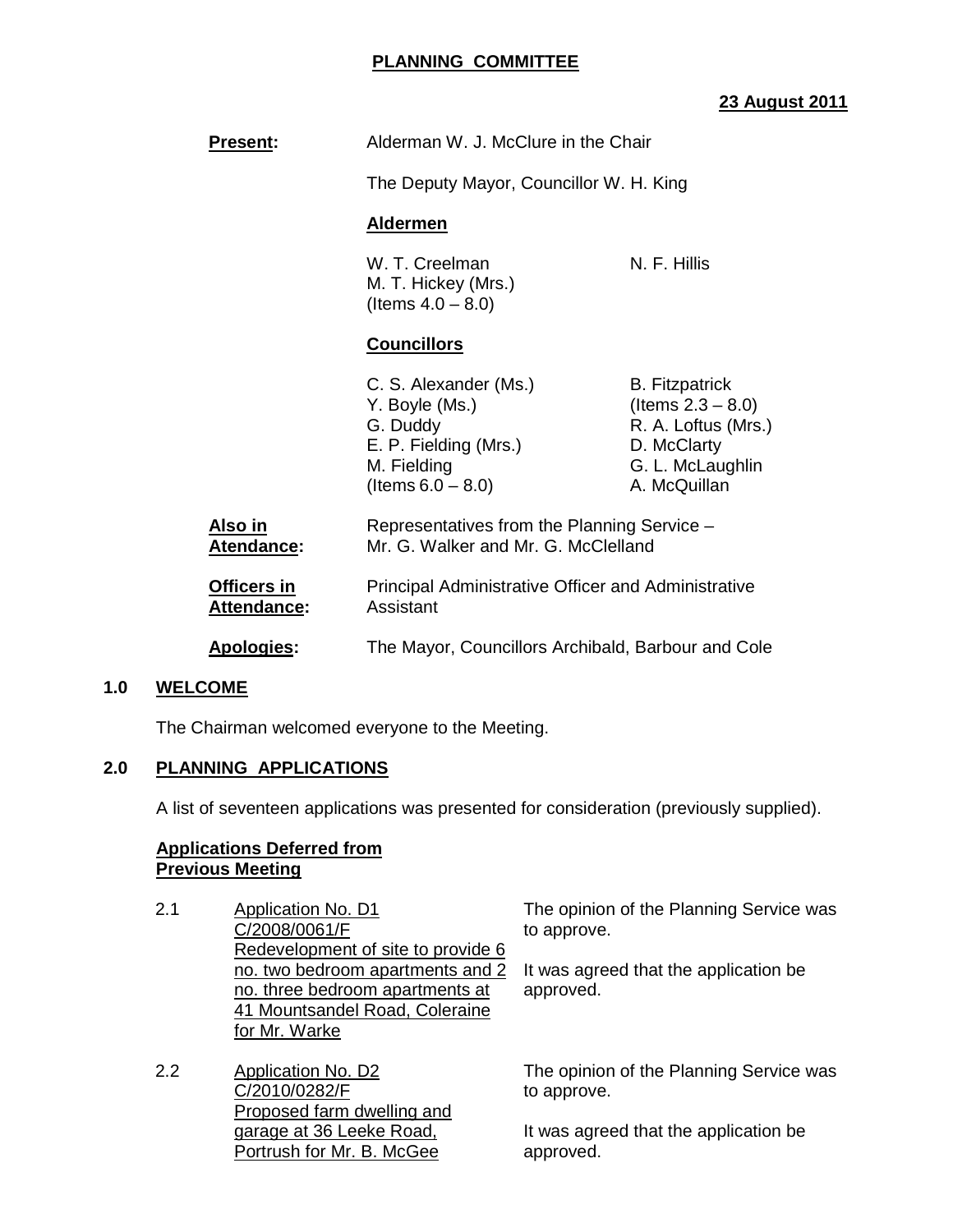2.3 Application No. D3 C/2010/0398/O Dwelling on a farm 80m south of No. 125 Carhill Road, Swatragh, Maghera for Mr. J. O'Kane The opinion of the Planning Service was to refuse. It was agreed that the application be refused. 2.4 Application No. D4 C/2011/0080/A Pole mounted sign on flat metal sheet at junction of Priestland Road and Ballyclough Road, Bushmills for James Wylie Citroen The opinion of the Planning Service was to refuse. It was proposed by Councillor McQuillan, seconded by the Deputy Mayor and agreed: That Council support an approval. **New Applications** 2.5 Application No. 4 C/2011/0051/F 225 kw wind turbine with a hub height of 37m, 100m south-east of 101 Carrowreagh Road, Garvagh for Mr. C. Reid The opinion of the Planning Service was to refuse. It was proposed by Councillor McQuillan, seconded by the Deputy Mayor and agreed: That the application be deferred for one month to facilitate an office meeting on the grounds that all material planning considerations had not been assessed. 2.6 Application No. 10 C/2011/0203/F New farm dwelling and detached garage 65m east of 31 Ballylintagh Road, Aghadowey, Coleraine for Mrs. B. Telford The opinion of the Planning Service was to refuse. Following discussion It was proposed by the Deputy Mayor, seconded by Councillor Fitzpatrick and agreed: That the application be deferred for one month to facilitate an office meeting on the grounds that all material planning considerations had not been assessed. 2.7 Application No. 13 C/2011/0281/F Retrospective permission for the inclusion of additional windows on the side elevation of apartments approved under C/2010/0437/F for residential purposes on first floor and second floor apartments 2 no. at 88 Causeway Street, Portrush The opinion of the Planning Service was to refuse. It was proposed by Councillor McQuillan and seconded by Councillor Duddy: That the application be deferred for one month to facilitate an office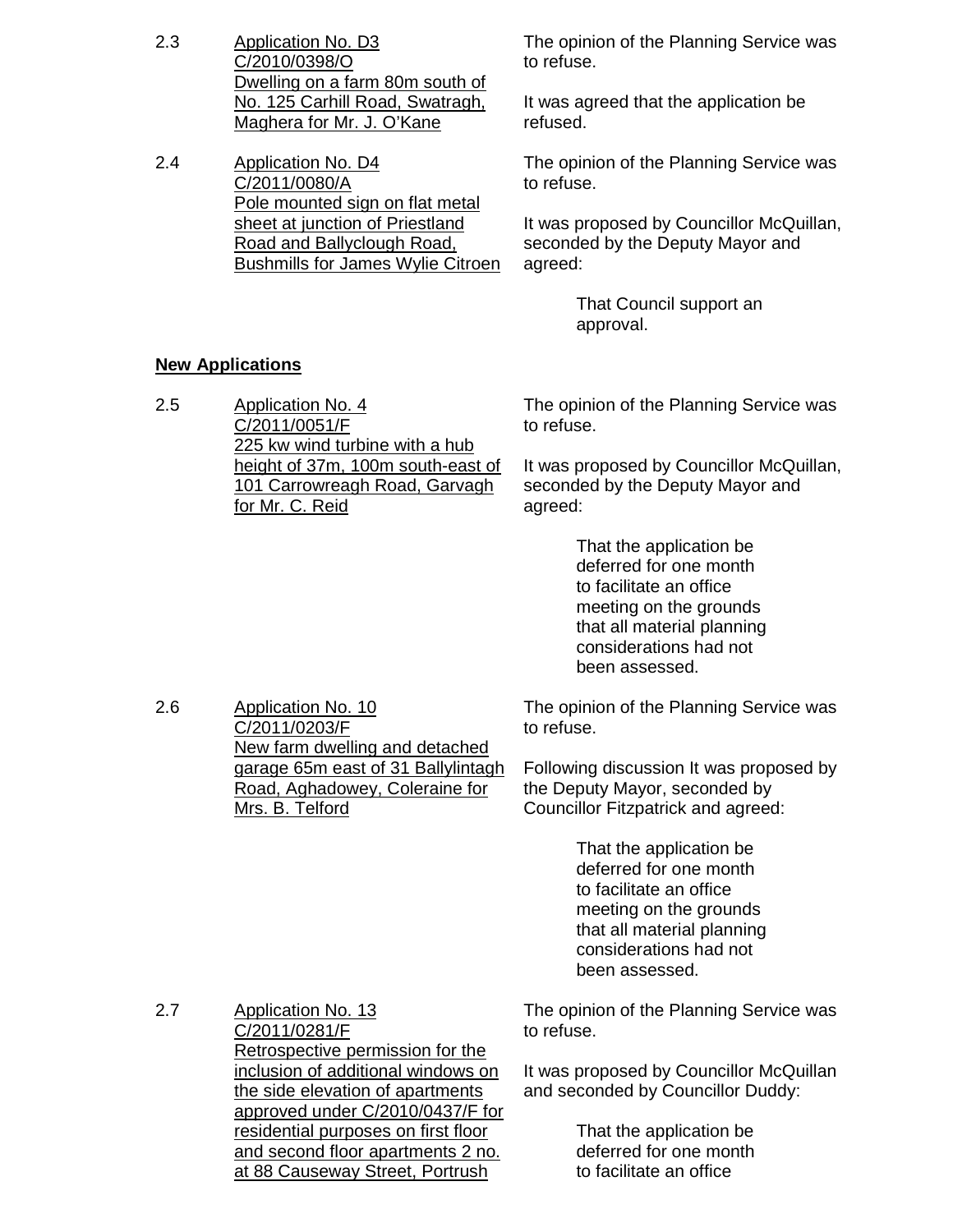for Mr. P. Gordon meeting on the grounds that all material planning considerations had not been assessed.

> As an amendment it was proposed by Councillor Ms. Alexander and seconded by Councillor McClarty:

> > That the application be refused.

On being put to the Meeting the amendment was carried, six members voting in favour and five members voting against.

# **3.0 GENERAL PLANNING ISSUES**

## **3.1 6 Craig Vara, Portrush – Update**

 Reported that amended plans had been received and were still being considered by the Department. Questions regarding the existing Enforcement Notice were answered by Mr. Walker.

#### **3.2 C/2006/0158 and C/2008/0630/F Proposed redevelopment of section of The Diamond, Portstewart**

 Consideration was given to letter dated 19 July 2011 from Portstewart Vision (previously supplied).

 Mr. Walker reported that two applications had been submitted and were being considered by the Department (C/2011/0393/F and listed building consent).

# **4.0 COUNCIL DEPUTATION - 14 SEPTEMBER 2011**

 Following discussion it was agreed that the Council deputation, to meet Minister Attwood on 14 September 2011, consist of the following members:

 The Deputy Mayor, Deputy Chairman (Alderman Mrs. Hickey), Alderman Hillis and Councillors Ms. Alexander and McClarty

It was noted that there would be a short briefing arranged for the deputation.

## **5.0 PLANNING APPLICATION C/2011/0138/F PORTRUSH YACHT CLUB**

 Consideration was given to letter dated 11 August 2011 from Mrs. M. MacIntyre, Area Planning Manager, regarding a procedural error in relation to the above application. Following discussion it was proposed by Councillor McQuillan, seconded by the Deputy Mayor and agreed:

That the matter be referred back to the Property Working Group.

# **6.0 PLANNING ISSUE RAISED BY MEMBER**

# **6.1 Pigeon loft – 19 Girona Cresent, Portrush**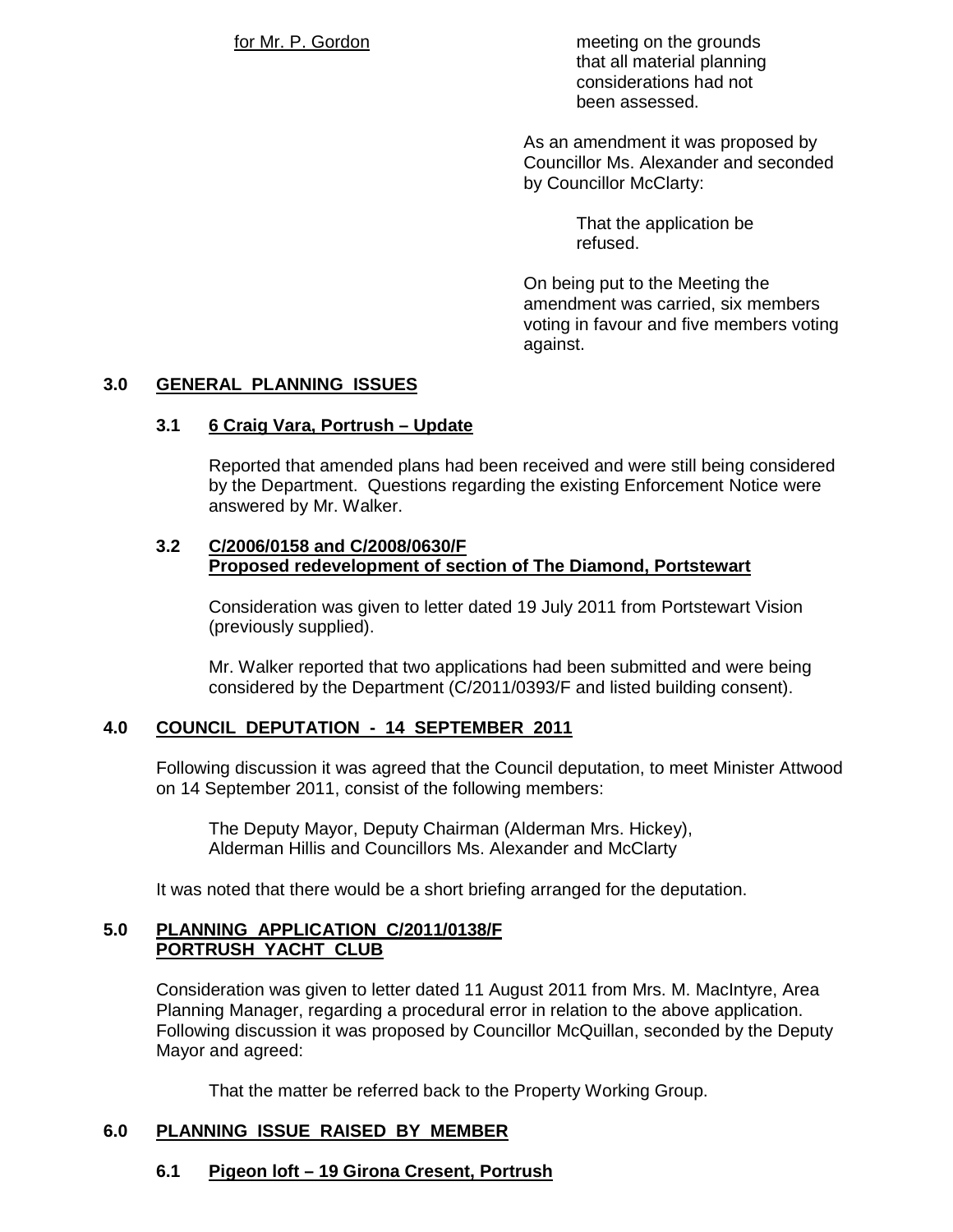Alderman Hillis referred to the issue of enforcement regarding the above pigeon loft.

Mr. Walker would check and contact Alderman Hillis direct.

# **7.0 PLANNING COMMITTEE MEETINGS**

It was proposed by the Deputy Mayor, seconded by Councillor McQuillan and agreed:

 That the Senior Management Team consider re-scheduling the Planning Committee Meetings due to the reduced number of planning applications being presented.

# **8.0 OFFICE MEETINGS**

It was noted that the office meetings would be held on Friday 30 September 2011.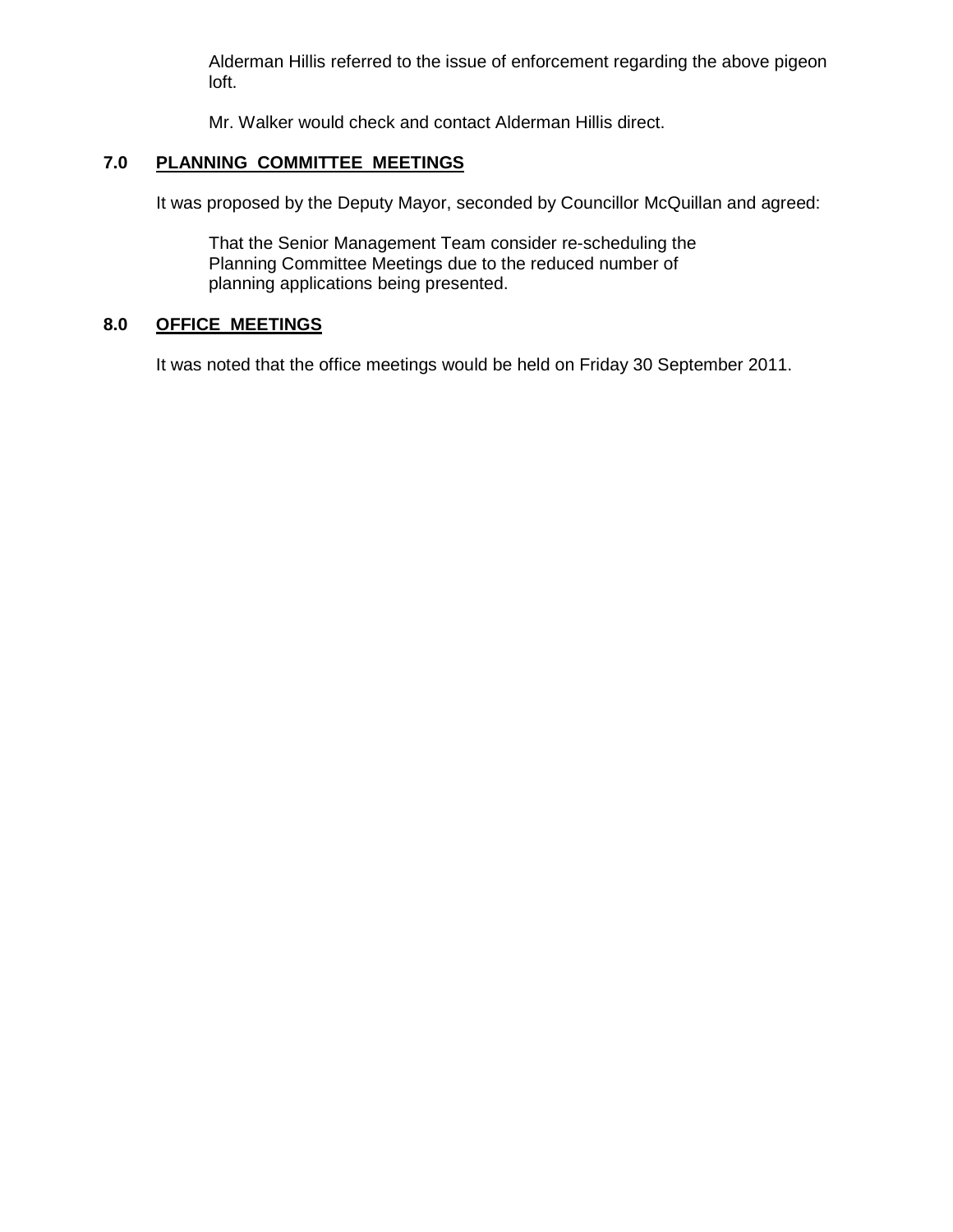## **LEISURE AND ENVIRONMENT COMMITTEE**

## **6 th September, 2011.**

| <b>Present:</b> |  | Councillor A. S. Cole, in the Chair |
|-----------------|--|-------------------------------------|
|-----------------|--|-------------------------------------|

The Mayor, Alderman J. M. Bradley (Items  $2.0 - 7.2$ )

The Deputy Mayor, Councillor W. A. King (Items 2.0 – 7.2)

#### **Aldermen**

W. T. Creelman N. F. Hillis  $($ ltems  $2.0 - 7.2)$  W. J. McClure M. T. Hickey (Mrs.)

#### **Councillors**

C. S. Alexander (Ms.) D. Harding C. Archibald R. J. Holmes D. D. Barbour W. McCandless G. Duddy D. McClarty (Items 1.0 - 7.0) G. L. McLaughlin E. P. Fielding (Mrs.) A. McQuillan M. Fielding  $($  (Items  $2.0 - 7.2)$ ) B. Fitzpatrick

### **Officers in**

**Attendance:** Town Clerk and Chief Executive, Corporate Director of Environmental Services, Corporate Director of Leisure and Development, Head of Development Services, Senior Technical Officer (Items  $2.0 - 7.2$ ) and Administrative Assistant.

**Apology:** Councillor Ms. Boyle

#### **1.0 WELCOME**

The Chairman welcomed everyone to the meeting and extended a special welcome to representatives from Northern Ireland Housing Executive.

#### **2.0 NORTHERN IRELAND HOUSING EXECUTIVE – COLERAINE DISTRICT HOUSING PLAN AND LOCAL HOUSING STRATEGY 2011 - 2012**

Mr. Gerry McCloskey, Mr. Frank O'Connor, Ms. Dolores Ferran and Ms. Mona Conway from Northern Ireland Housing Executive were in attendance to present the Coleraine District Housing Plan and Local Housing Strategy 2011 – 2012 to members. Ms. Ferran informed members that 2011 was the NIHE's  $40<sup>th</sup>$  anniversary and they were grateful for their working relationship with Council and hoped it would continue in the future. Mr. O'Connor highlighted various issues, including:

- Actual and Planned Spend
- Planned Maintenance Work
- Social Housing Needs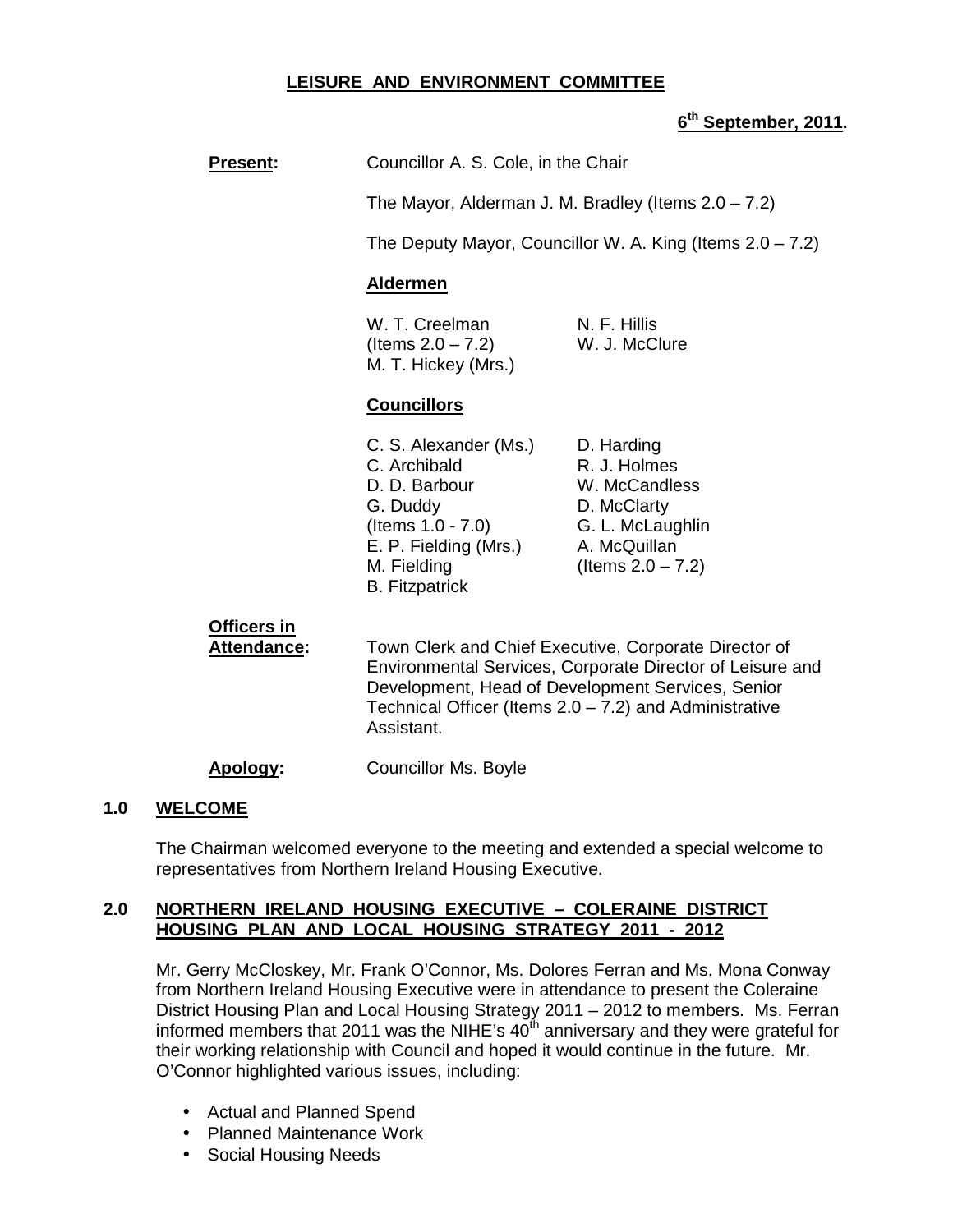The representatives answered members' various questions. The Chairman thanked the representatives for their report after which they withdrew from the meeting.

# **3.0 MEMBERS' COMMENTS**

### **3.1 Welcome**

 The Chairman welcomed Mr. Richard Baker, Corporate Director of Leisure and Development to his first meeting and wished him well in his new role.

#### **3.2 Congratulations**

The Deputy Mayor advised members that Council won several categories in the 2011 Ulster in Bloom awards and congratulated all staff involved.

Councillor Fitzpatrick congratulated all those involved with the recent NI International Airshow in Portrush.

### **4.0 ENVIRONMENTAL SERVICES' REPORT**

 The Report of the Corporate Director of Environmental Services was considered (previously supplied).

Matters arising:

### **4.1 Rethink Waste Capital Fund Round 3 - Application**

Consideration was given to information on this Fund, as detailed in the report.

#### **Recommended:**

 That Council accept £19,000 funding from the Rethink Waste Capital Fund for the purchase of two Events Recycling Trailers including signage to hold approximately 4 no 1100 litre bins for the collection of dry recyclables.

### **4.2 Lansdowne Car Park, Portrush**

Consideration was given to information on this topic, as detailed in the report.

A discussion ensued on the proposals, incorporating a height restriction barrier and the number of parking spaces for camper vans and also the provision of service points for camper vans across the Borough.

### **Recommended:**

 On the proposal of Councillor M. Fielding and seconded by Alderman Mrs. Hickey, that Council support Roads Service's proposed engineered solution (Option B of report) to prevent overnight parking of high-sided vehicles by providing a car park with height restriction barrier along with a provision on the eastern side for nine camper van spaces and agree to the transfer of a 4.5 metre strip of Lansdowne Green which would be adopted by Roads Service (but remain in Council ownership).

### **4.3 Entertainment Licences**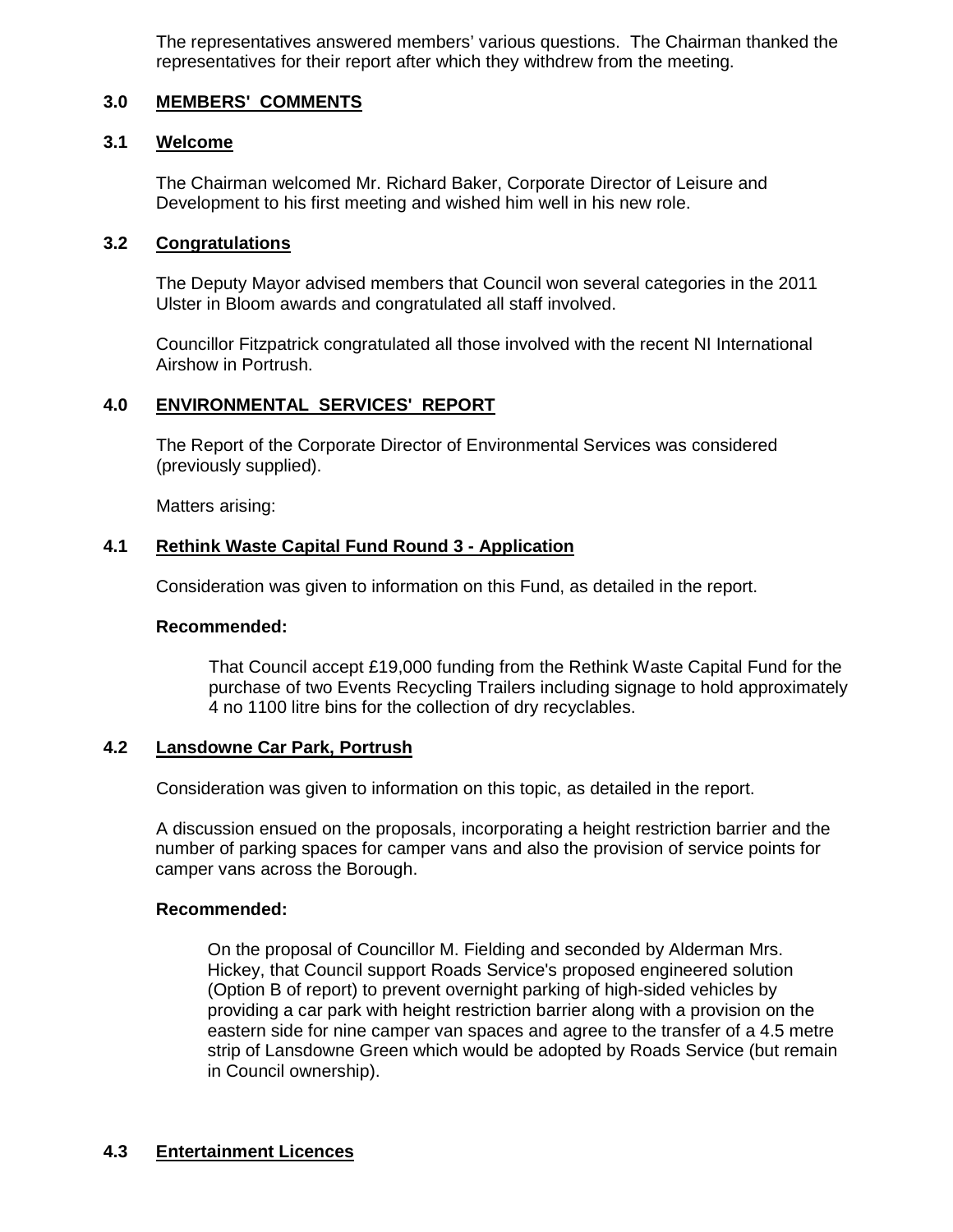## **4.3.1 St. Mary's Hall, Cullycapple Road, Coleraine**

An application for grant of an Entertainment Licence for a maximum of any 14 unspecified days within the licence period of one year had been received from Mrs. D. Doherty.

Days and times on which it is intended to provide such entertainment:

 Monday/Tuesday – Saturday/Sunday: 11.30 a.m. – 1.00 a.m. Sunday: 12.30 p.m. – midnight

#### **Recommended:**

 That an Entertainment Licence be granted subject to the following special conditions:

- All requirements as contained within Night Safe Coleraine Code of Best Practice 2008.
- All door supervisors employed must be licensed with a scheme recognised by Coleraine Borough Council.

### **4.3.2 Boveedy Community Hall, 22 Boveedy Road, Kilrea**

An application for grant of an Entertainment Licence for a maximum of any 14 unspecified days within the licence period of one year had been received from Mr. A. McCahon.

Days and times on which it is intended to provide such entertainment:

Monday/Tuesday – Saturday/Sunday: 7.00 p.m. – 1.00 a.m.

### **Recommended:**

 That an Entertainment Licence be granted subject to the following special conditions:

- All requirements as contained within Night Safe Coleraine Code of Best Practice 2008.
- All door supervisors employed must be licensed with a scheme recognised by Coleraine Borough Council.

### **4.3.3 Don Giovanni's, 9-13 Causeway Street, Portrush**

An application for grant of an Entertainment Licence for a maximum of any 14 unspecified days within the licence period of one year had been received from Mr. N. Amokrane.

Days and times on which it is intended to provide such entertainment:

 Monday/Tuesday – Saturday/Sunday: 11.30 a.m. – 1.00 a.m. Sunday: 12.30 a.m. - midnight

#### **Recommended:**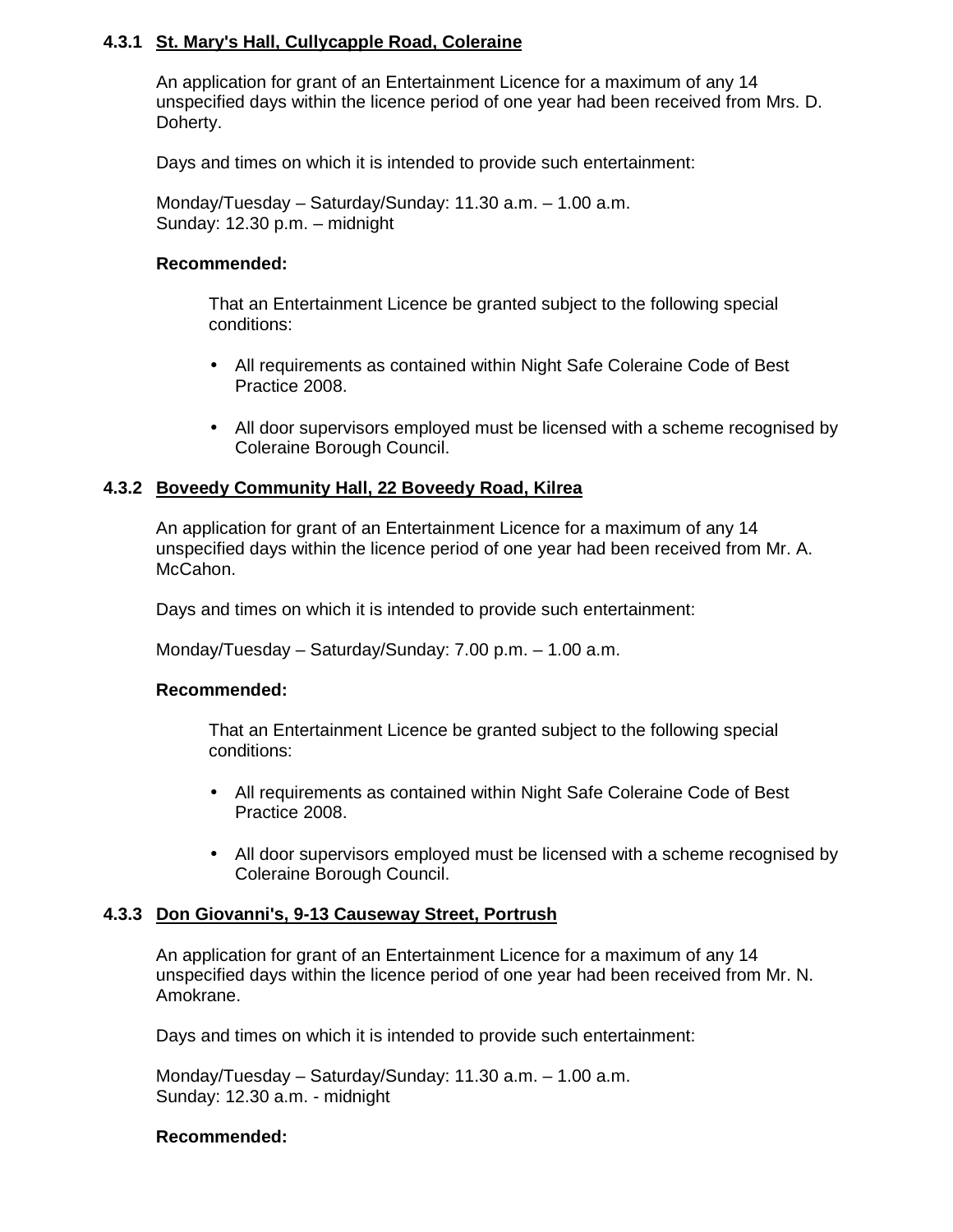That an Entertainment Licence be granted subject to no representations being received within the statutory period, no PSNI objections and compliance with any recommendations made by the NI Fire and Rescue Service and Council's licensing department inclusive of the following special conditions:

- All requirements as contained within Night Safe Coleraine Code of Best Practice 2008.
- All door supervisors employed must be licensed with a scheme recognised by Coleraine Borough Council.

## **4.4 Street Trading**

### **Recommended:**

 That Council grant stationary street trading licences to the following that were successful in their application to trade as stationary street traders:

| Applicant        | <b>Trading Location</b>                                                  | <b>Commodity</b> |
|------------------|--------------------------------------------------------------------------|------------------|
| Mrs. S. Mullan   | Loughanhill Industrial Estate<br>Gateside Road<br>Coleraine              | Hot Food         |
| Mr. I. J. Dobbin | Car park adjacent to shops<br>at Daneshill Road, Ballysally<br>Coleraine | Hot Food         |

### **4.5 For Information**

Members noted information on the following topics, as detailed in the report:

- Coleraine Showgrounds Safety Certificate
- Building Control
- Consultation on Proposals for the Building Regulations (Northern Ireland) 2011: Phase Two
- Energy Performance Certificates Extension of Pilot Project and Nomination of Authorised Officers
- Clean Neighbourhoods and Environment Act (NI) 2011- Guidance on Litter
- Warmer Healthier Homes Department for Social Development A New Fuel Poverty Strategy for Northern Ireland

# **5.0 LEISURE SERVICES' REPORT**

 The Report of the Corporate Director of Leisure and Development was considered (previously supplied).

Matters arising:

### **5.1 For Information**

Members noted information on the following topics, as detailed in the report:

- Causeway Museum Service:
	- Market Yard
	- Coleraine Museum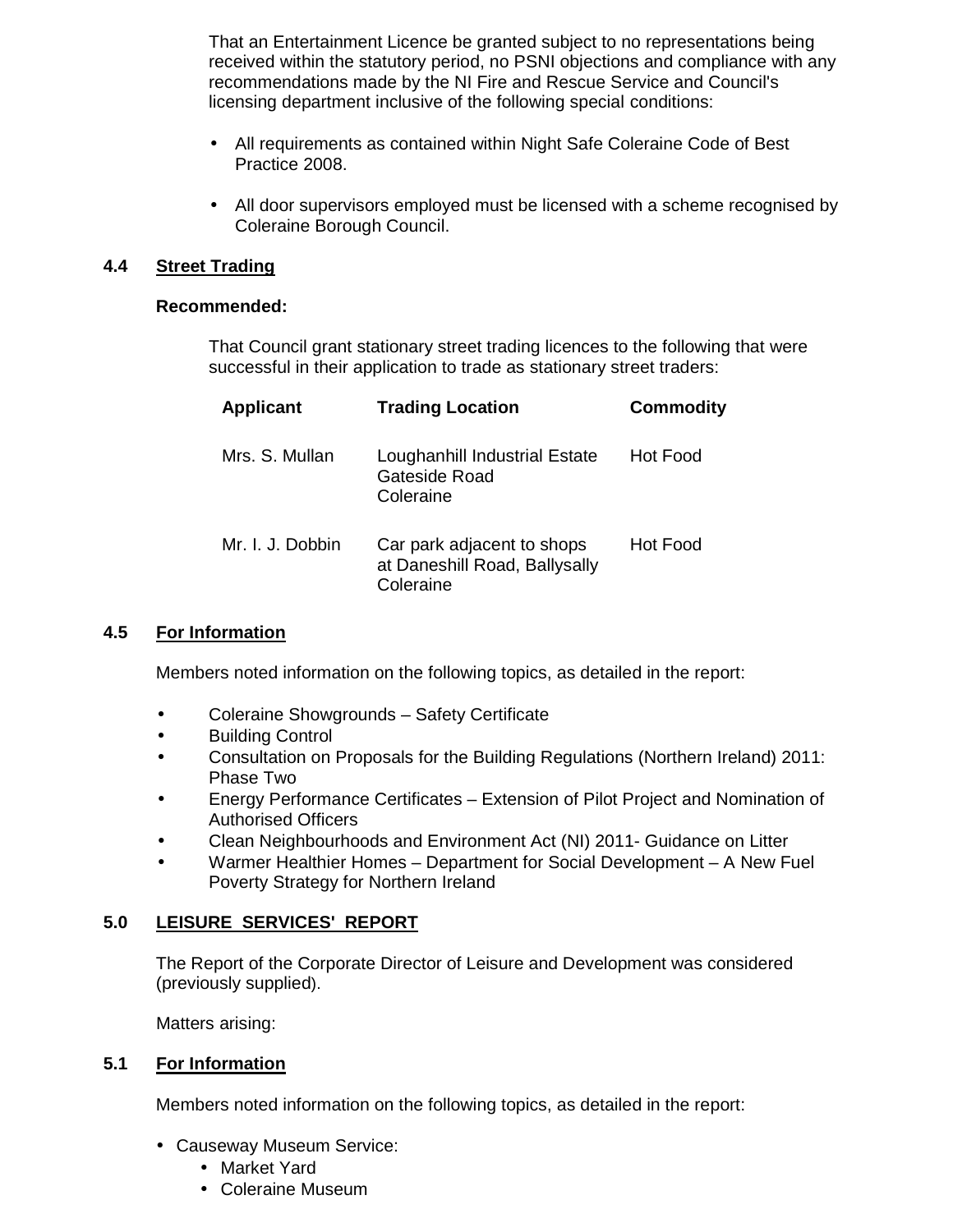• Britain in Bloom Awards 2011

#### **5.2 Summer Bedding Plants**

A member requested that the timing of the removal of summer bedding plants by seasonal staff be adjusted to allow the plants to remain in place for a longer period. The Corporate Director of Leisure and Development advised he would investigate the matter.

### **6.0 METROPOLE HOUSE, PORTRUSH**

A member advised she had received a number of complaints regarding the unsafe state of Metropole House, Portrush and requested that Council take action to secure the property.

### **Recommended:**

 On the proposal of Councillor Ms. Alexander and seconded by Councillor Fitzpatrick, that Council take immediate action to resolve the issue, irrespective of the impending test case, being heard at court for a similar property.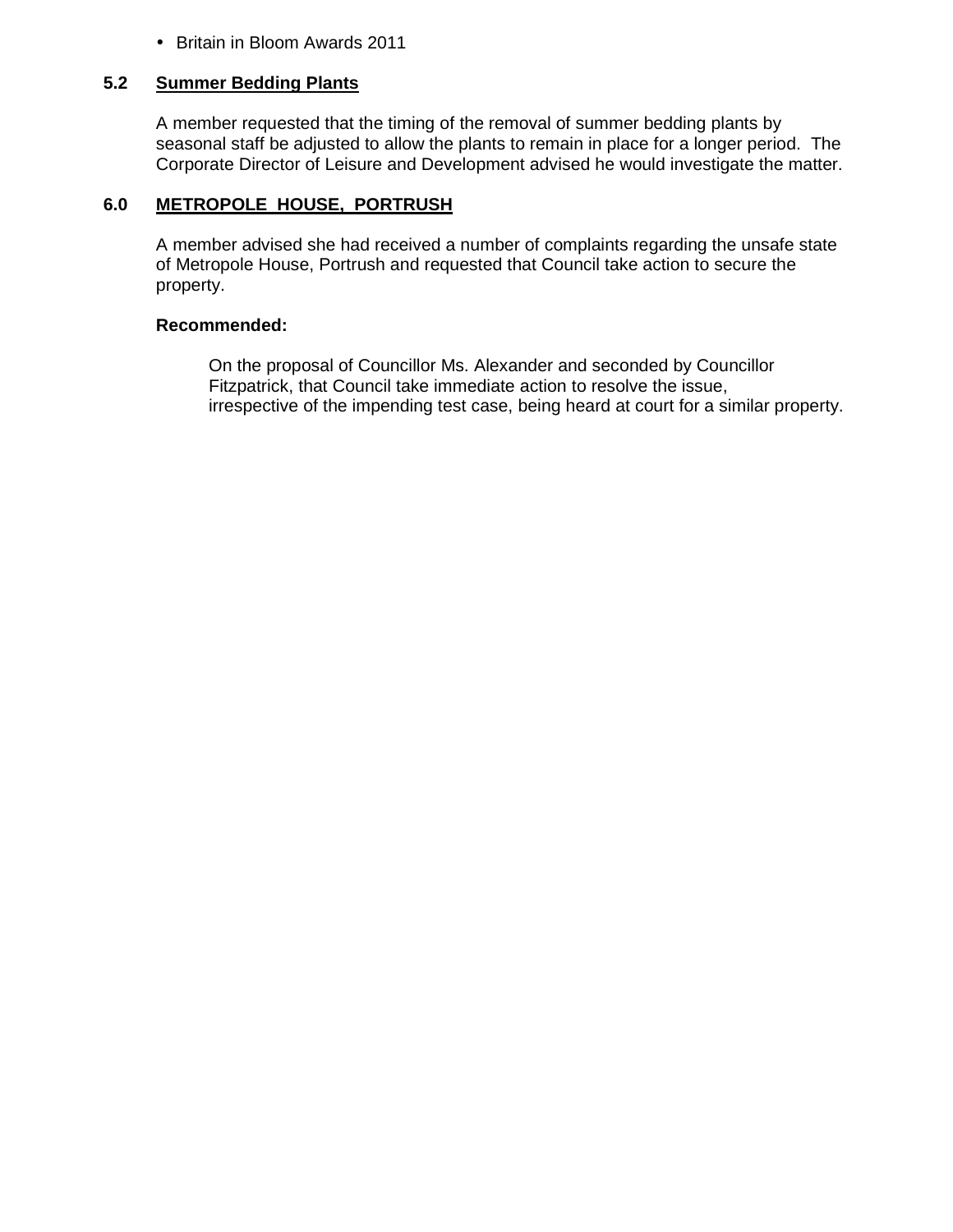## **PLANNING COMMITTEE**

# **13 September 2011**

| <b>Present:</b>                      | Alderman W. J. McClure, in the Chair                                                                                                                      |                                                                                                                               |  |
|--------------------------------------|-----------------------------------------------------------------------------------------------------------------------------------------------------------|-------------------------------------------------------------------------------------------------------------------------------|--|
|                                      | The Mayor, Alderman J. M. Bradley                                                                                                                         |                                                                                                                               |  |
|                                      | The Deputy Mayor, Councillor W. A. King                                                                                                                   |                                                                                                                               |  |
|                                      | <b>Aldermen</b>                                                                                                                                           |                                                                                                                               |  |
|                                      | W. T. Creelman<br>N. F. Hillis<br>M. T. Hickey (Mrs.)                                                                                                     |                                                                                                                               |  |
|                                      | <b>Councillors</b>                                                                                                                                        |                                                                                                                               |  |
|                                      | C. S. Alexander (Ms.)<br>C. Archibald<br>D. D. Barbour<br>Y. Boyle (Ms.)<br>A. S. Cole<br>G. Duddy<br>E. P. Fielding (Mrs.)<br>M. Fielding                | <b>B.</b> Fitzpatrick<br>R. J. Holmes<br>R. Loftus (Mrs.)<br>W. McCandless<br>D. McClarty<br>G. L. McLaughlin<br>A. McQuillan |  |
| Officers in<br>Attendance:           | Town Clerk and Chief Executive, Corporate Director of<br>Leisure and Development, Principal Environmental Health<br><b>Officer and Clerical Assistant</b> |                                                                                                                               |  |
| <u>Also in</u><br><b>Attendance:</b> | Representative from the Planning Service - Mr. P. Duffy                                                                                                   |                                                                                                                               |  |

### **1.0 WELCOME**

The Chairman welcomed everyone to the Meeting.

## **2.0 PLANNING APPLICATIONS**

A list of ten applications was presented for consideration (previously supplied).

# **Applications Deferred from Previous Meeting**

2.1 Application No. D1 C/2010/0704/F Demolition and erection of 2 No. apartments with associated parking at 39 Kerr Street and lands to the rear of 40 Kerr Street, Portrush for A & C McAleese & Gallagher 2.2 Application No. D2 C/2011/0068/O

The opinion of the Planning Service was to refuse.

Following discussion it was agreed that this application be withdrawn from the schedule to allow consideration of amended plans.

The opinion of the Planning Service was to refuse.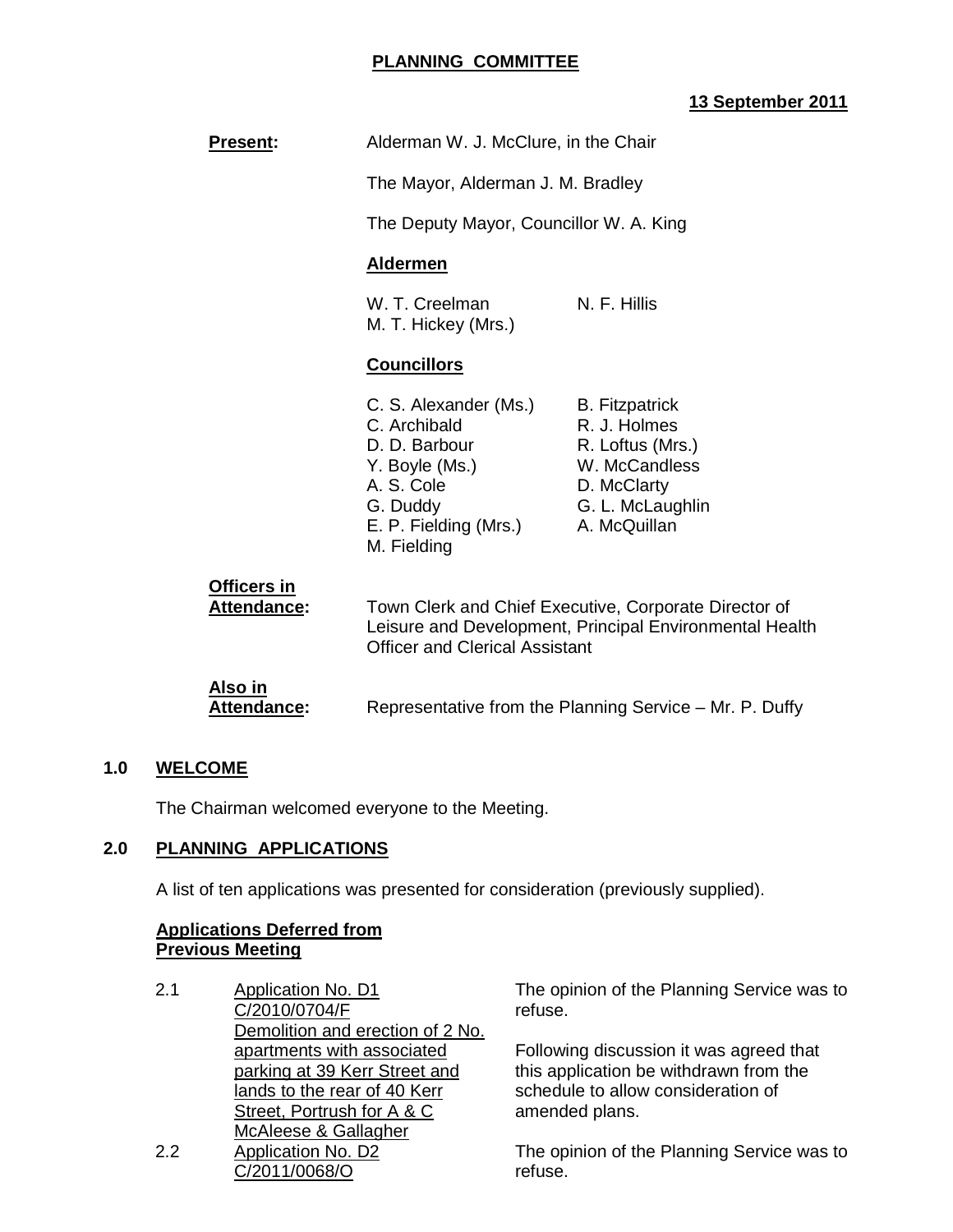Proposed farm dwelling 50m NE Eugene Mullan

of 109 Boleran Road, Garvagh for It was agreed that the application be refused.

## **New Applications**

2.3 Application No. 3 C/2011/0146/F Farm dwelling and garage adjacent to 50 Glasgort Road, Aghadowey, Coleraine for Mr M McGill

The opinion of the Planning Service was to refuse.

It was proposed by Councillor Duddy, seconded by Alderman Creelman and agreed:

> That the application be deferred for one month to facilitate an office meeting on the grounds that all material planning considerations had not been assessed.

2.4 Application No. 5 C/2011/0262/F Extension to dwelling – single storey side and one and a half storey rear – bedrooms at 21 Freehall Road, Castlerock for Mr C McPherson

The opinion of the Planning Service was to approve.

It was proposed by the Deputy Mayor, seconded by Alderman Hillis and agreed:

> That the application be deferred for one month to facilitate an office meeting on the grounds that all material planning considerations had not been assessed.

2.5 Application No. 6 C/2011/0288/F Residential development of 2 no apartments (renewal of previous approval) at 97 Causeway Street, Portrush for Blairs Enterprises Ltd

The opinion of the Planning Service was to approve.

It was proposed by Councillor Ms. Alexander, seconded by Councillor Fitzpatrick and agreed:

> That the application be deferred for one month to facilitate an office meeting on the grounds that all material planning considerations had not been assessed.

# **3.0 PLANNING APPEALS INFORMATION**

Consideration was given to the Planning Appeals Report detailing the following (previously supplied):

# **3.1 Appeal Against Enforcement Notice**

 **Alleged erection of park home/prefabricated dwelling and associated domestic garage at 147A Craigmore Road, Ringsend, Coleraine for Mr James Mullan**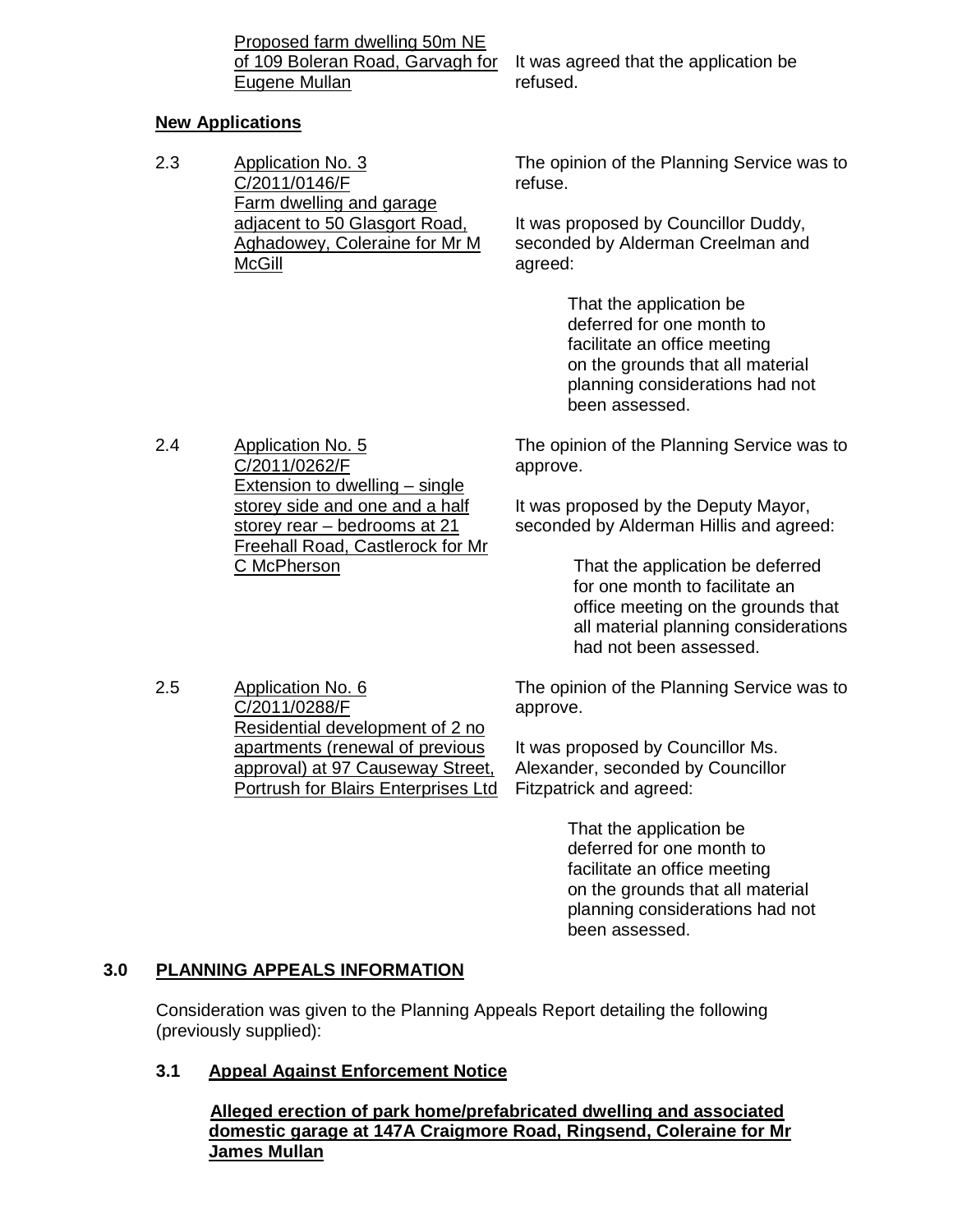It was noted that the above appeal would be heard by Informal Hearing procedure at 11.00am on Tuesday 8 November 2011 in Coleraine Town Hall, The Diamond, Coleraine.

## **4.0 OFFICE MEETINGS**

It was noted that the office meetings would be included in the Agenda for Friday 30 September 2011 (the date agreed at the last Planning Committee meeting). A revised Agenda would be forwarded to Members.

## **5.0 GENERAL PLANNING ISSUES**

### **5.1 Craig Vara Cottage, 6 Craig Vara Terrace, Portrush**

 A member requested an update on the current position of this application regarding enforcement.

Mr. Duffy advised that Planning Service was awaiting amended plans and when these were received, the neighbours would be notified and the application would be re-advertised.

#### **5.2 Works at the Diamond, Portstewart**

A member requested an update on this application.

 Mr. Duffy informed members that an Enforcement Notice had been served on the Applicant requiring him to cease work. He explained, however, that whilst the applicant was not required by law to cease work, it would be in his interest to do so. It was requested that this issue be dealt with as a matter of urgency.

### **6.0 CORRESPONDENCE**

#### **6.1 Planning Appeals Commission Enforcement Appeal – Mr. G. McDaid Alleged unauthorised park home/wooden dwelling 73 Moneydig Road, Moneydig, Garvagh**

Reported that a letter had been received from the Planning Appeals Commission advising members that the above-mentioned Enforcement Appeal would be dealt with by the written representation, with an accompanied site visit, procedure. Written representation should be submitted by 4.00 pm on 11 October 2011. It was noted that the site visit would be held at 11.00 am on 24 November 2011 at the above address.

It was agreed that Council reinforce its support of the Department's enforcement action.

#### **6.2 Seminar - Sharing Experiences Across Borders Planning and Local Government on the Island of Ireland**

The Chief Executive reported that the above Seminar would be held in the Crowne Plaza Hotel, Dundalk on Friday 30 September 2011.

Any member wishing to attend should register their interest.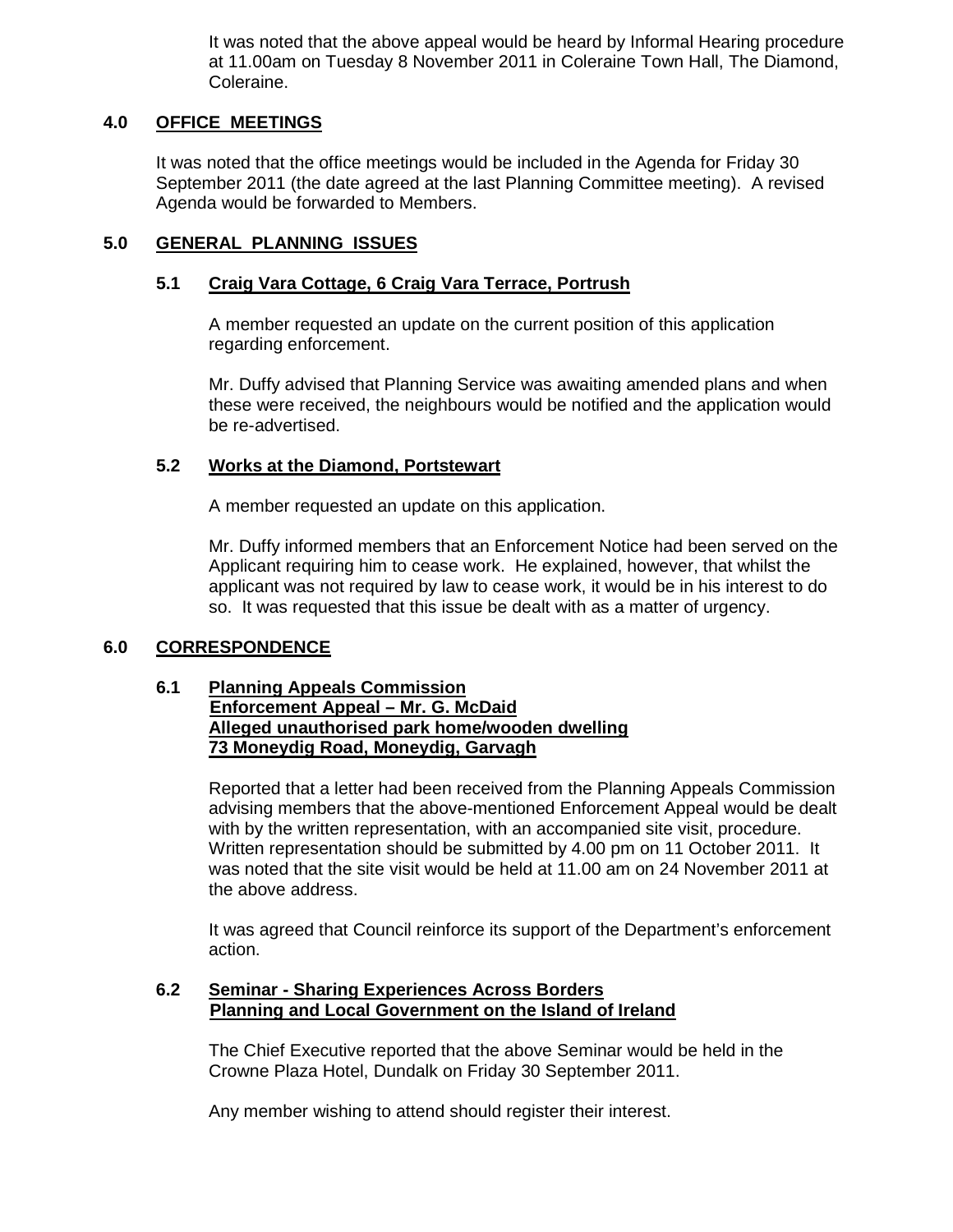# **POLICY AND DEVELOPMENT COMMITTEE**

# **20th September, 2011**

| <b>Present:</b>                   | Councillor D. D. Barbour, in the Chair                                                                                                                                                                                                                                                                                                                   |                                                                                                                                               |  |
|-----------------------------------|----------------------------------------------------------------------------------------------------------------------------------------------------------------------------------------------------------------------------------------------------------------------------------------------------------------------------------------------------------|-----------------------------------------------------------------------------------------------------------------------------------------------|--|
|                                   | The Mayor, Alderman J. M. Bradley                                                                                                                                                                                                                                                                                                                        |                                                                                                                                               |  |
|                                   | <b>Aldermen</b>                                                                                                                                                                                                                                                                                                                                          |                                                                                                                                               |  |
|                                   | W. T. Creelman<br>M. T. Hickey (Mrs.)<br>(Items $1.0 - 9.2$ )                                                                                                                                                                                                                                                                                            | N. F. Hillis<br>W. J. McClure                                                                                                                 |  |
|                                   | <b>Councillors</b>                                                                                                                                                                                                                                                                                                                                       |                                                                                                                                               |  |
|                                   | C. Archibald<br>(Items $1.0 - 9.1$ )<br>Y. Boyle (Ms.)<br>A. S. Cole<br>G. Duddy<br>E. P. Fielding (Mrs.)<br>M. Fielding<br><b>B.</b> Fitzpatrick<br>(Items $1.0 - 9.1$ )                                                                                                                                                                                | D. Harding<br>R. J. Holmes<br>R. A. Loftus (Mrs.)<br>W. McCandless<br>D. McClarty<br>(Items $1.0 - 9.2$ )<br>G. L. McLaughlin<br>A. McQuillan |  |
| Officers in<br><b>Attendance:</b> | Town Clerk and Chief Executive, Corporate Director of<br>Environmental Services, Corporate Director of Leisure and<br>Development, Head of Development Services, Head of<br>Performance, Policy and Governance, Acting Head of<br>Finance, Economic Development Manager (Items 1.0 - 9.1),<br>Portrush Regeneration Manager and Administrative Assistant |                                                                                                                                               |  |
| <u>Also in</u><br>Attendance:     | Mr. Mike Higgins, Sanalyse Technologies (Item 9.1.2)                                                                                                                                                                                                                                                                                                     |                                                                                                                                               |  |
| Apology:                          | <b>Councillor King</b>                                                                                                                                                                                                                                                                                                                                   |                                                                                                                                               |  |

### **1.0 DEVELOPMENT SERVICES' REPORT**

 Consideration was given to the Report of the Head of Development Services (previously supplied).

Matters arising:

# **1.1 Village Plans – Articlave, Macosquin and Portballintrae**

Information on village plans for Articlave, Macosquin and Portballintrae (previously supplied) was considered.

#### **Recommended:**

That Council endorses the village plans.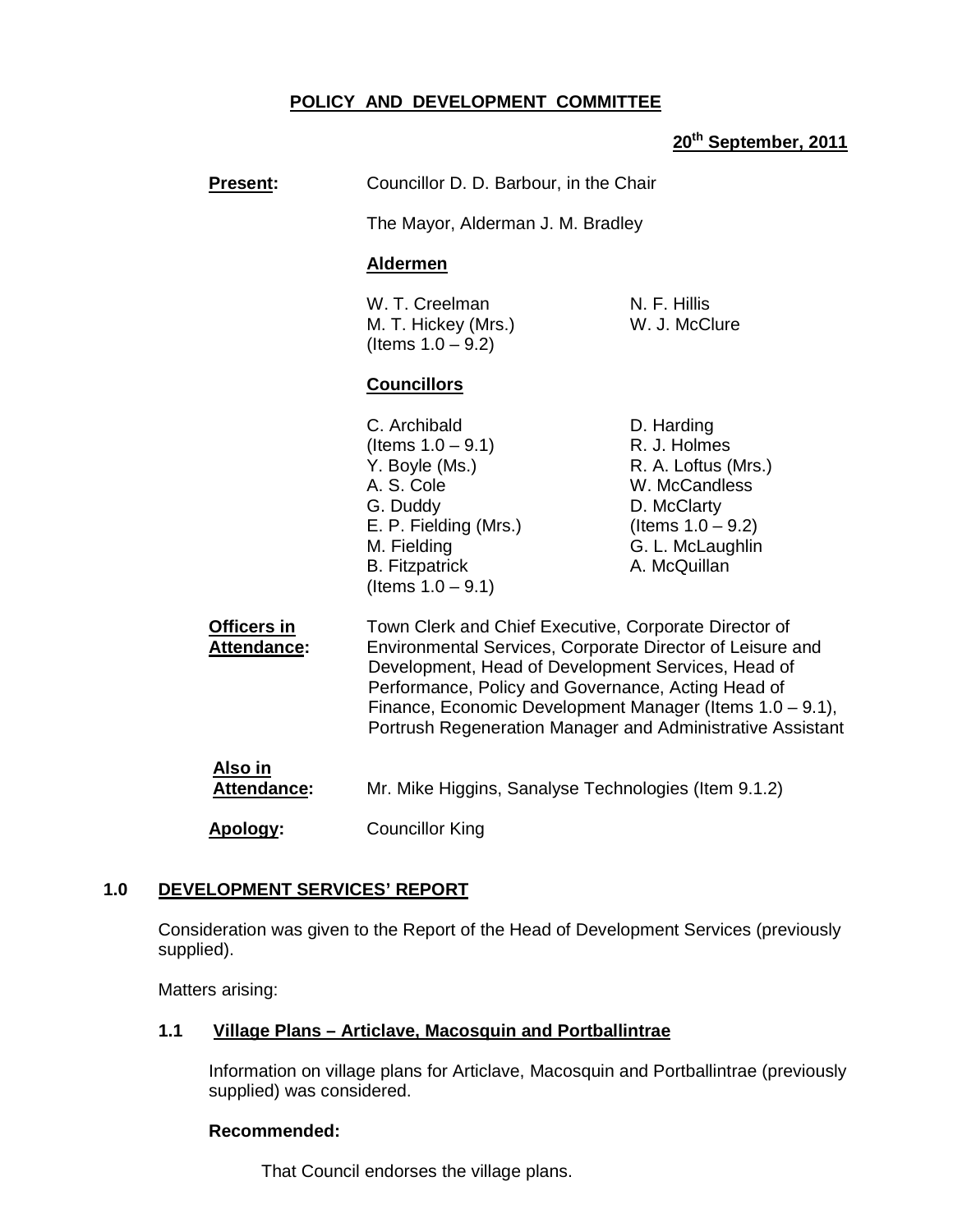Members' questions on the plans were answered by the Head of Development Services and the Economic Development Manager.

## **1.2 For Information**

Members noted information on the following topics, as contained in the report:

- i) Retail space in Coleraine Town Centre Members noted that one additional facility had just come onto the market viz: JJB Sports at Hanover Place, Coleraine, providing 17,000 sq. ft. of space at ground floor level.
- ii) Update on Lanes and Ramparts Development Schemes.
- iii) North East PEACE III Programme Phase 2 (2011 2013).
- iv) Diary Date for Contributions Workshop  $-3^{rd}$  October, 2011.
- v) Local Democracy Week 2011 Youth Citizenship Initiative.

# **2.0 ENVIRONMENTAL SERVICES' REPORT**

Consideration was given to the Report of the Corporate Director of Environmental Services (previously supplied).

Matters arising:

## **2.1 North West Region Waste Management Group (NWRWMG) – Proposed Study Visit – Waste Infrastructure Project**

Members noted information on a study visit to Norway and Germany to see firsthand the type of waste management facilities proposed within the NWRWMG procurement bid. It was noted that the technology involved in the bid was not available in the UK.

It was proposed by Alderman Hillis and seconded by Alderman Mrs. Hickey:

 That Councillors King and McCandless, who represent Council on the NWRWMG, undertake the study visit.

 It was proposed as an amendment by The Mayor and seconded by Alderman Mrs. Hickey:

That the two Members and two Officers undertake the study visit.

 During a period of debate, the necessity for four Councillor/Officer representatives from Coleraine undertaking the visit was considered. Councillor McCandless withdrew his nomination in favour of Councillor King.

 On being put to the meeting, the amendment was lost with seven votes in favour and eight votes against.

 A further amendment was then proposed by Councillor McClarty and seconded by Councillor Harding:

That one Member and one Officer be included in the study visit.

# **Recommended:**

With ten votes in favour and one against, that one Member and one Officer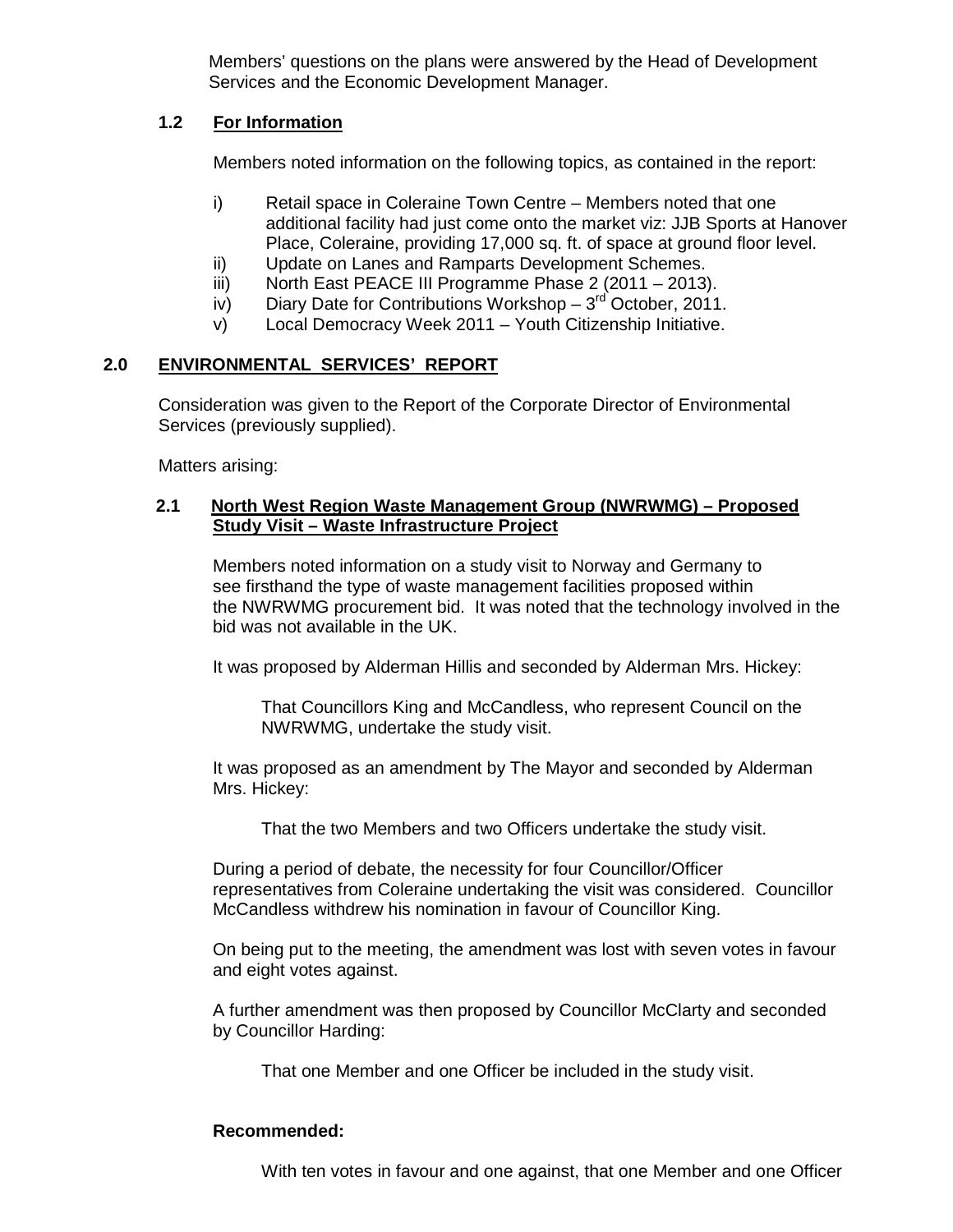take part in the study visit.

## **3.0 CHIEF EXECUTIVE'S REPORT**

The Report of the Town Clerk and Chief Executive was considered (previously supplied).

Matters arising:

## **3.1 Commemorative Plaque – Coleraine Town Hall**

Council had received a request from Coleraine Ministers' Council for permission to erect a cast bronze plaque on the external façade of Coleraine Town Hall.

## **Recommended:**

That Council approves the request.

## **3.2 Council's Democratic Business Processes and Structures**

Proposals for a review of Council's governance arrangements were considered, as detailed in the report.

### **Recommended:**

 On the proposal of The Mayor and seconded by Councillor McClarty, that a review of Council's governance arrangements be carried out in accordance with the terms of reference as detailed in the report.

## **4.0 FINANCE REPORT**

### **4.1 Accounts**

Members noted that Accounts for August 2011 had been previously supplied.

### **5.0 REVIEW OF PUBLIC ADMINISTRATION**

### **5.1 ICE Report**

 Consideration was given to the ICE Consultation Final Report (previously supplied) and the contents noted.

### **6.0 THE DRAINAGE COUNCIL FOR NORTHERN IRELAND**

Council had received an invitation to nominate one Member to The Drainage Council for Northern Ireland for a term of four years from 1<sup>st</sup> October, 2011.

### **Recommended:**

That Councillor King be re-nominated.

## **7.0 APPLICATION FOR THE AMENDMENT OF A ROAD SERVICE LICENCE - ULSTERBUS LTD**

Read letter dated 9<sup>th</sup> September, 2011 from the Driver & Vehicle Agency inviting Council's comments on proposals to extend the route on existing Stage Carriage Service 117a (Coleraine – Garvagh).